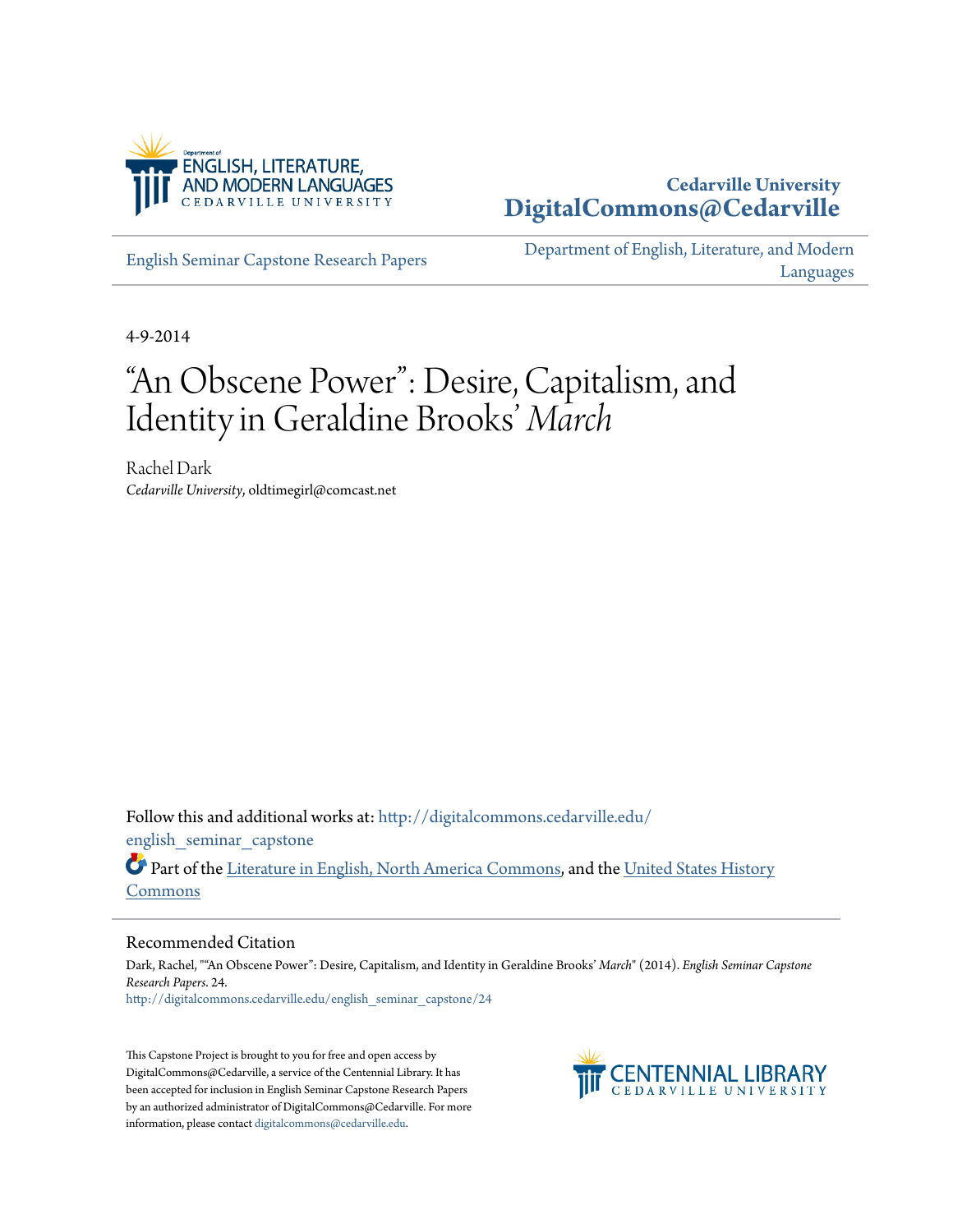Cedarville University

"An Obscene Power"

Desire, Capitalism, and Identity in Geraldine Brooks' *March*

Rachel Dark

English Seminar

Dr. Deardorff

April 9, 2014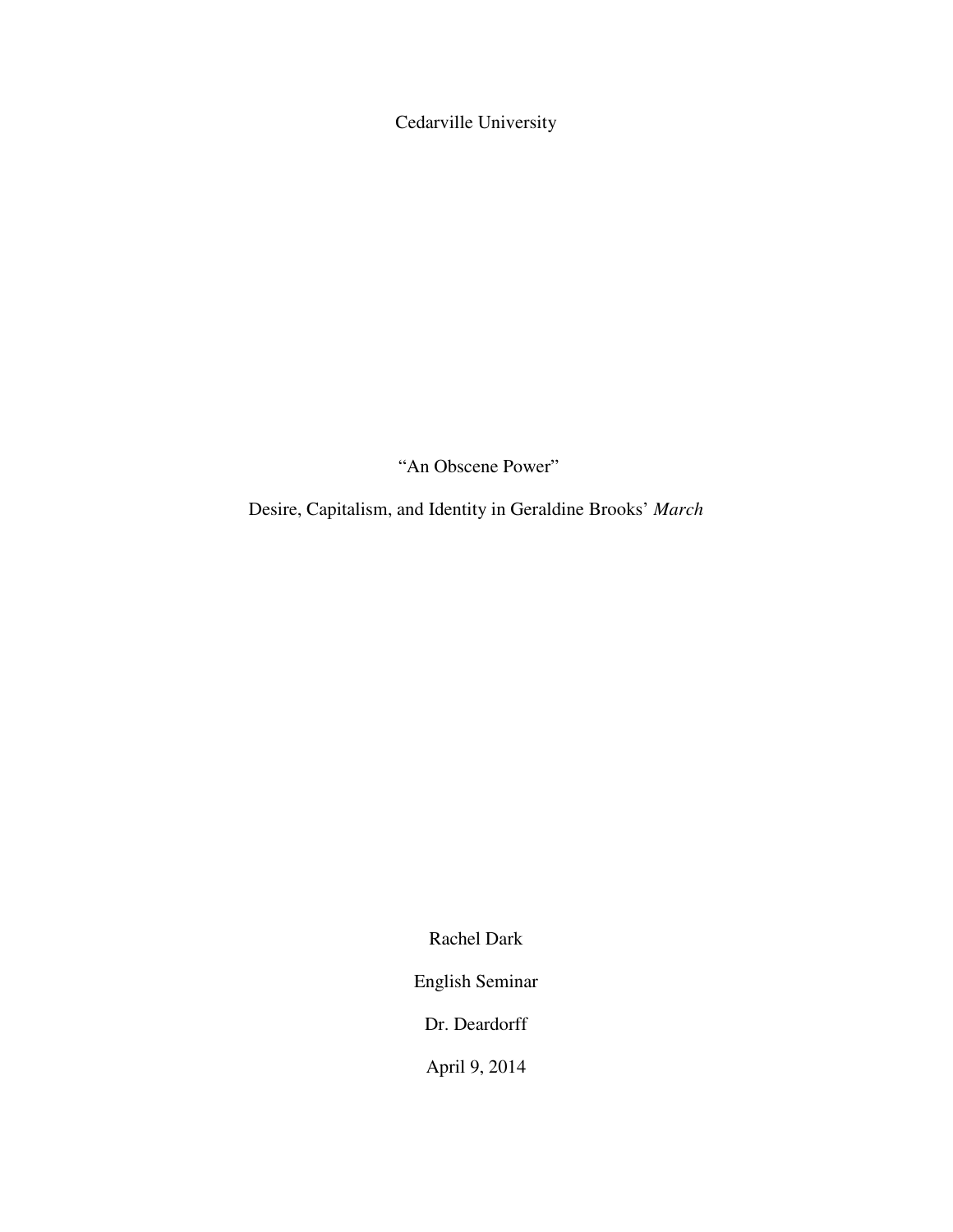Geraldine Brooks' Pulitzer Prize-winning novel *March* re-tells the story of Louisa May Alcott's *Little Women* from the perspective of the four heroines' father. Despite the prestige of Brooks' novel, almost no criticism exists on this work. However, the protagonist's journey of fragmentation and loss of moral certainty provides an excellent contrast to the heart-warming adventures of his little women. Simply known as March, the protagonist is an intriguingly complex character who becomes increasingly disillusioned with himself and his ideology as he realizes that his good intentions have harmed the people he sought to help. In addition, while March is attracted to Marmee, his wife, and to a courageous slave woman named Grace, he others them and tries to suppress their essential characteristics. He is both sexist and racist, yet these characteristics stem from something deeper than patriarchy or racial stereotypes. As he discovers his destructive attitudes, he becomes totally disenchanted with his ideology. His disillusionment causes him to question his identity both as a good man and as a part of his family. This paper attempts to answer why March's conflicting desires deconstruct his identity and propel him toward moral uncertainty.

 In order to determine how March's identity collapses throughout the story, it is essential to understand what his identity is to begin with. One way to interpret March's character is through the lens of Bronson Alcott, father of Louisa May Alcott. As other reviewers have noted, March is heavily based on the life of Bronson Alcott. Brooks herself admits that she referred to the Alcott's papers while researching for the novels, since they "are perhaps as complete a record of a Victorian man's interior life as any you could find" ("A Conversation" 5-6). Accordingly, identifying similarities and differences between March and Alcott helps the reader understand March's initial identity more fully. For example, both men have a similar past. Like March, Alcott spent his youth working "on the family farm…before heading off at eighteen for Virginia"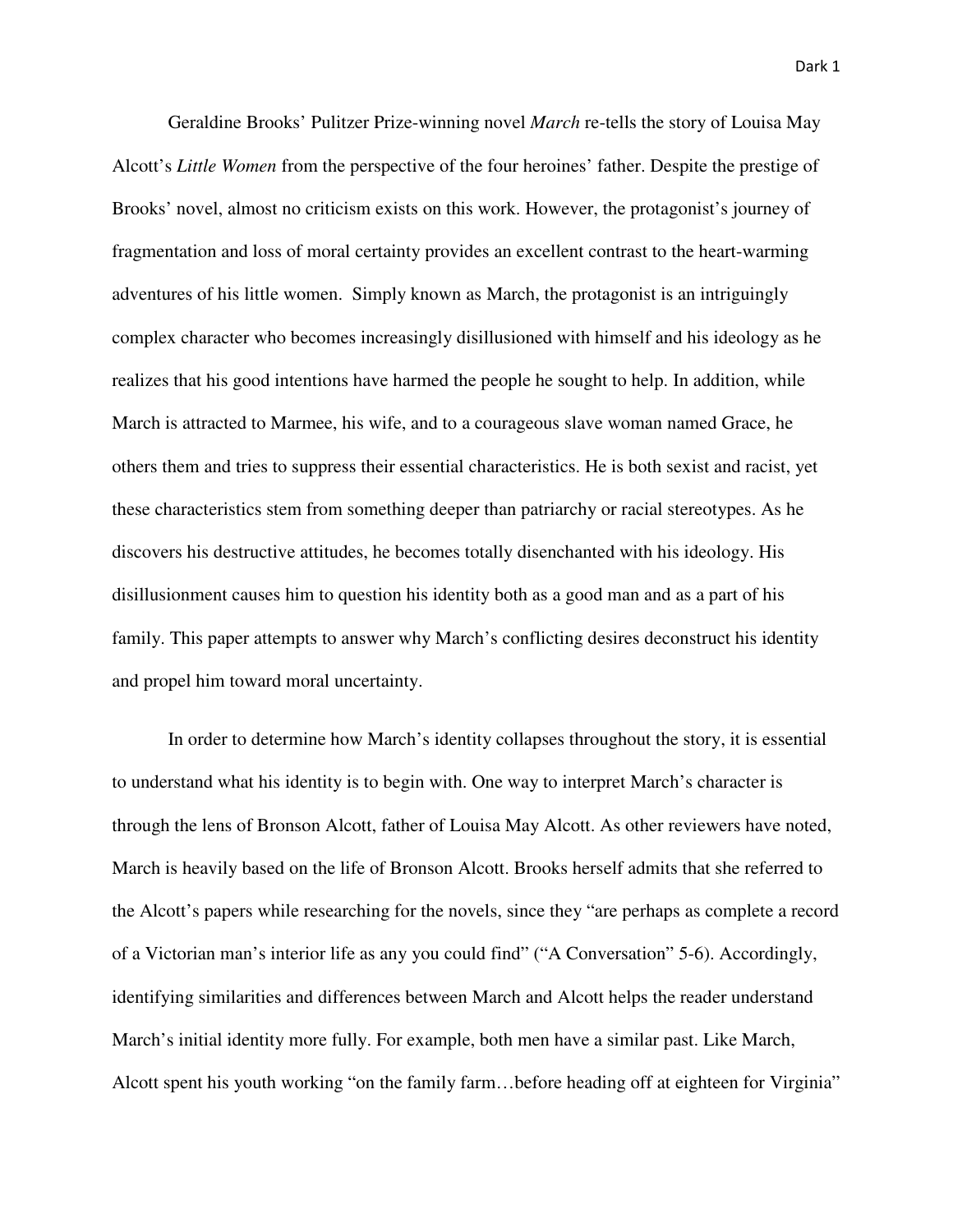to peddle "tortoise shell combs, sewing needles, tin wares and other notions that might tempt the wives of planters" (Brooks, "Orpheus" 3). Similarly, Alcott also married, had four daughters, and later fell into debt and was supported by his close friend and fellow transcendentalist, Ralph Waldo Emerson (8). However, while Brooks borrows from Alcott's life to create March's

backstory, she also ensures that the two men share similar ideologies.

 Perhaps the greatest similarity between March and Alcott is their intense idealism. Like March, Alcott was a deeply compassionate humanitarian who developed his own educational philosophy. March's vegan lifestyle also alludes to Alcott, who "eschewed cotton and sugar, products of slave labor, and also silk, because it required the death of caterpillars" (1). Likewise, just as Alcott founded an ill-fated commune known as Fruitlands, March notes, "I had it in my mind to found a Utopian community one day, when the girls were older; a 'place just right' where men and women of learning could live with Nature, but without its exploitation" (Brooks, *March* 122). Although Alcott is probably most known for the Fruitlands escapade, his ideals included progressive education, women's rights, and the emancipation of slavery. This last point is perhaps the most significant ideological similarity between Alcott and March. March risks his reputation, his financial stability, and his life to shut down slavery, and it is the issue of abolition that makes him vulnerable to the negative impact of idealism.

Both Alcott and March also suffer the consequences of blind idealism. The choices that Alcott made during his time at Fruitlands alienated him from his family and his closest friends (Brooks, "Orpheus" 12). Similarly, March's idealism is challenged during the Civil War when he realizes that his attempts to help slaves have ended in hurting them. However, this is also the point where March diverges from Alcott. After the Fruitlands escapade, Alcott recovered his family's trust and continued to develop his Transcendentalist ideals. On the other hand, March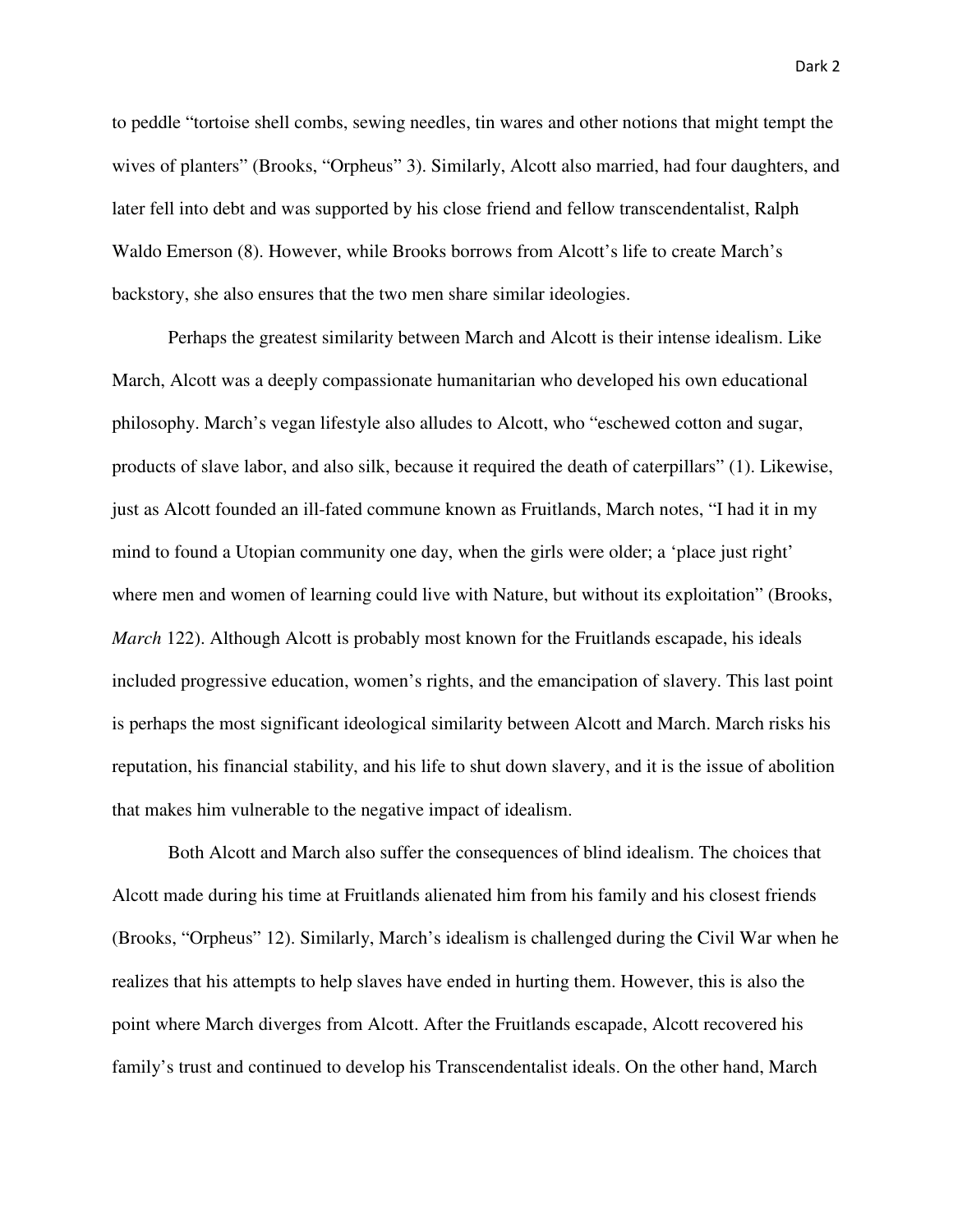learns through his experiences in the Civil War "that he is not at all the 'manner of man' he had imagined himself to be" and that "the life of the mind is not impervious to the promptings of self-interest, cowardice, and lust" (Hubbard 724). His experience differs from Alcott's in that he loses his grasp on his own identity. In one interview Brooks remarks that she doesn't think March can return to his moral certainty and that such a return would not necessarily benefit him. Rather, "he sees more clearly the cost of his ideals, and understands that he is not the only one who must pay for them" ("A Conversation with Geraldine Brooks" 5).

 Another major difference between March and Alcott is that Alcott is known for his extreme Transcendentalism, while Brooks seems to downplay this aspect of March's character. Alcott was an influential member of the Transcendentalists; in fact, he founded the philosophical movement in 1836 along with Emerson and other significant figures (Brooks, "Orpheus" 7). In her biographical essay on Alcott, Brooks recognizes that he "was even more original, courageous and visionary than his more famous contemporaries: the most transcendent transcendentalist of them all" (2). Alcott's Transcendentalism diverged even from Emerson's, leading Emerson to think of Alcott as "a man whose entire being was high in the clouds" (Schmidt). Indeed, "[b]y refusing to succumb to the persuasions of his prestigious friend [Emerson], Alcott developed his own personalized brand of Transcendentalism" that would eventually become known as Personalism (Schmidt). March, however, shows little interest in Transcendental philosophy, and Brooks' primary recognition of Alcott's involvement in this school of thought comes in the form of Henry David Thoreau and the Emersons, who appear in the novel as March's friends. Brooks does hint at March's Transcendentalism through Marmee's description of March being "wafted off on some contemplation of the Oversoul" (Brooks, *March* 222). However, Alcott rejected Emerson's concept of the Oversoul (Schmidt). While this may be an oversight on Brooks' part, it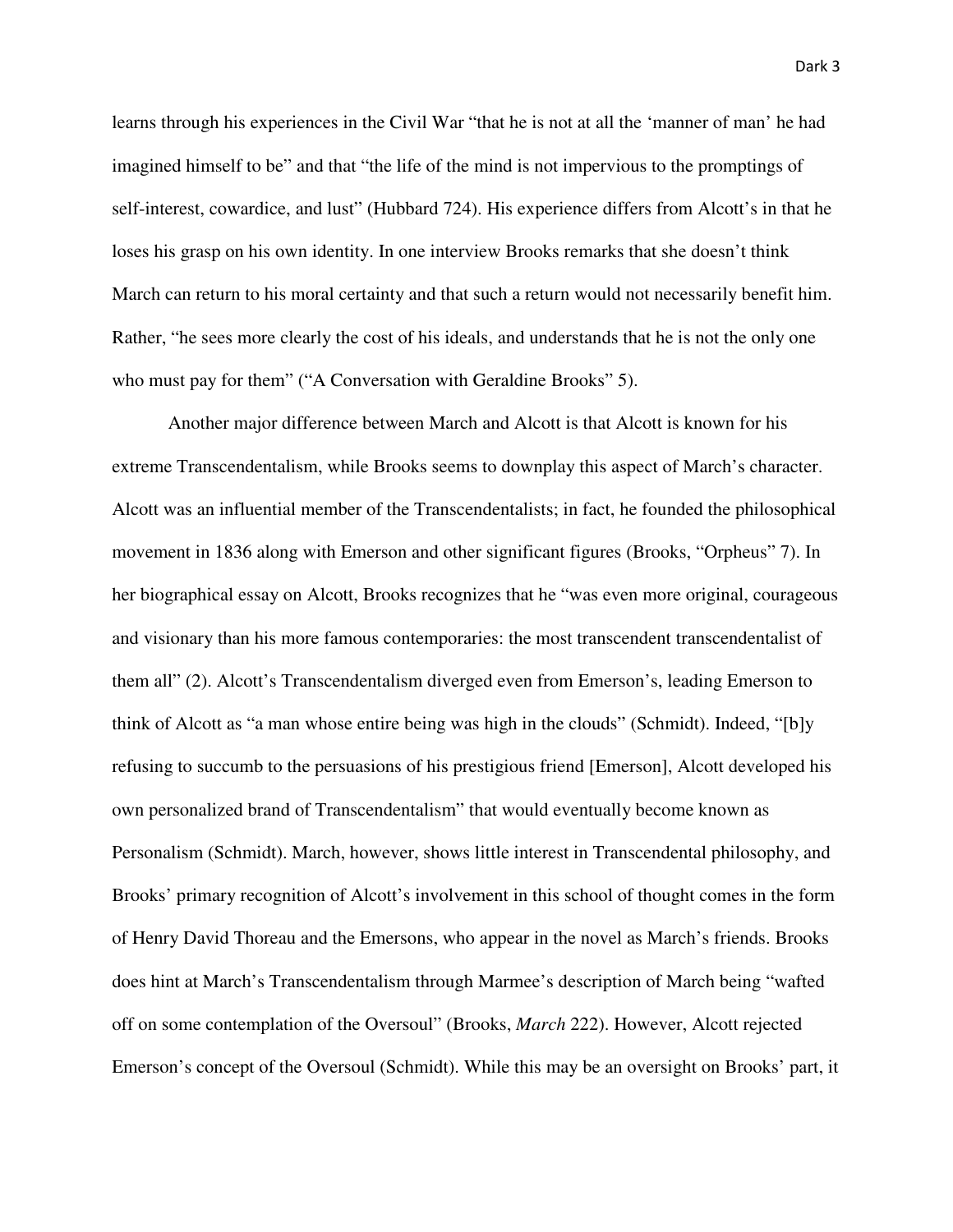also reveals that Alcott's philosophy is not relevant to March's character. While March is highly idealistic and values some of the same social causes that Alcott did, he is clearly not the fervent Transcendentalist that Alcott was.

 Whereas Alcott is a Transcendentalist, March seems more interested in material gain. As a young man peddling wares to the Virginia planters, he finds himself enticed by the wealth and leisurely lifestyles that he observes. He notes, "Not even a century separated me from the greatgrandparents who had wrested our fields out of pine and stone and oaken wilderness…But somewhere along the York or the James, I had ceased to long for" home (Brooks, *March* 13). Nowhere does he find this lifestyle more seductive than at Mr. Clement's plantation. For peddlers like March, the plantation lifestyle could lead someone astray through "idle dissipation" (20). While March eventually resists Mr. Clement's justifications of slavery, he does give in to his longings for wealth and possessions. When he first dines with Mr. Clement, he silently promises himself to "reserve some part of [his] profits for a decent suit from a New York tailor when [he] returned north," a promise he keeps when his time in Virginia has ended (19). After leaving the Clement plantation, he expands his peddling business and eventually returns home with enough cash to speculate, which leaves him with enough capital to invest in several New England factories (44). As March says, "by my early twenties I found myself rich" (45). Although he uses his wealth to advance his education, and later to further his goals of social reform, his primary concern seems to be amassing capital.

 Not only is March's capitalism is essential to understanding his character throughout the novel, his economic principles also correspond with the historical context of the novel. In fact, March's economic success throughout his early years follows the pattern of early America's progress toward capitalism. March notes that his great-grandparents independently wrested a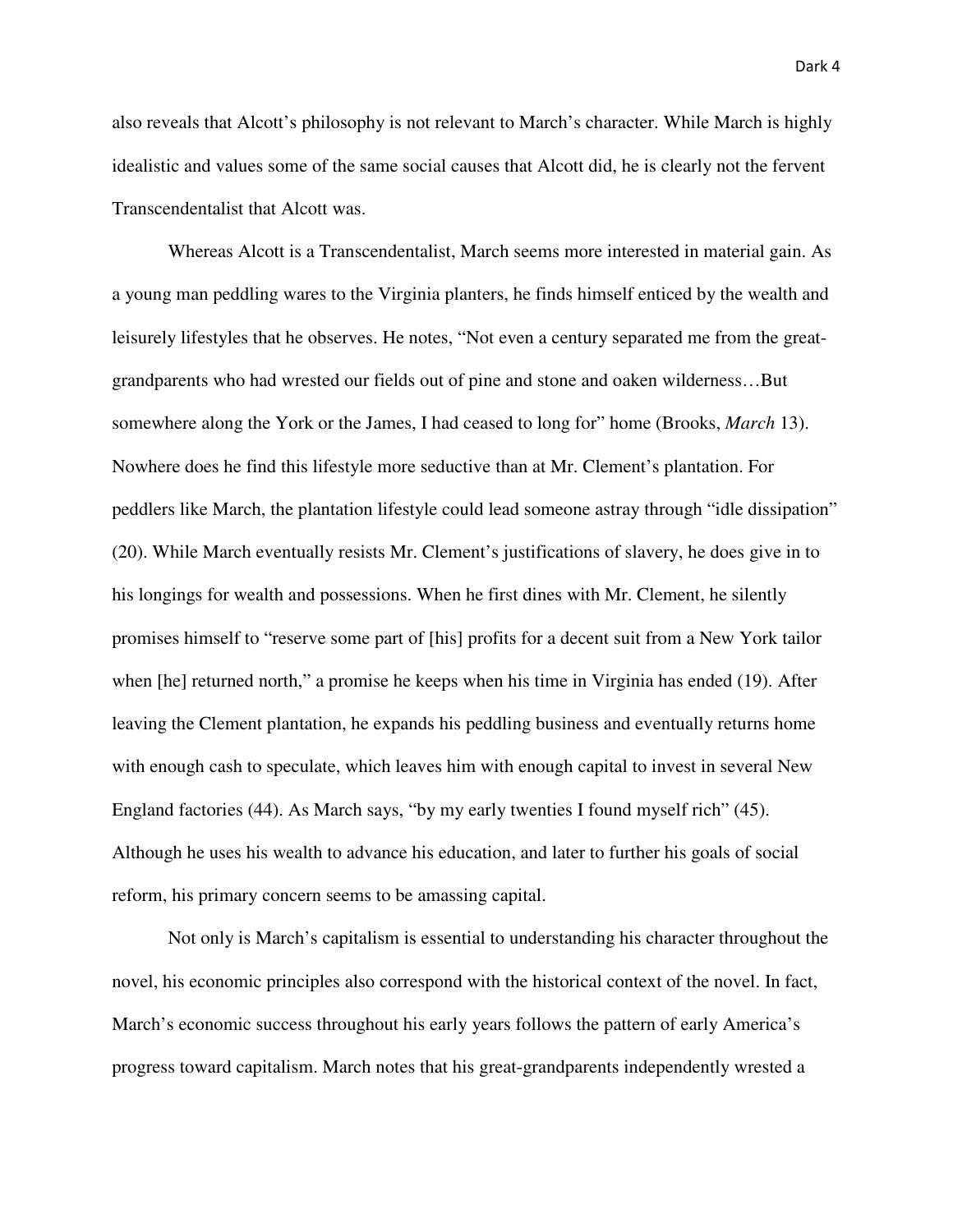living from the land, representative of a pre-capitalist agrarian lifestyle (13). After the American Revolution, however, Northern farmers "became dependent upon successful market-competition for their economic survival—they became agrarian petty-commodity producers in the last two decades of the eighteenth century" (Post 148). As March grew up, his family and neighbors would have become increasingly dependent on commodities produced by other family farms and factories. At the same time, Southern plantations and tenant farms adhered to the agrarian system of the previous generation. While Northern farmers "became a growing home-market for capitalist-produced consumer and capital-goods," the Southern economy continued to encourage "independent-household production" (150, 148). This explains why the wives of Virginia planters show little interest in the petty commodities that March peddles as a young man—the trinkets he offers can either be made on the plantation, or the landowners are wealthy enough to afford better-quality items (Brooks, *March* 15). Still, March earns his own fortune thanks to "[t]he dominance of merchant-capital in the US prior to the 1840s" that "was rooted in the noncapitalist character of commodity-production and the resulting shallow social division of labour" (Post 150-151). When March returns home from the South, he transforms his newlyearned merchant-capital into industrial capital by investing in factories and in the Thoreaus' pencil-manufacturing industry, marking a transition in the economic progression in the North. As "industrial capital became the dominant form of capital in the 1840s and 1850s," antebellum factories and industries marked the beginnings of American capitalism, an economic structure that would continue to develop after the war (152).

 Historically speaking, capitalism also accounts for March's interests in both abolition and the Civil War. Although he is mainly concerned with slavery on a humanitarian basis, there are specific economic reasons why March would favor abolition as a capitalist. First, the overthrow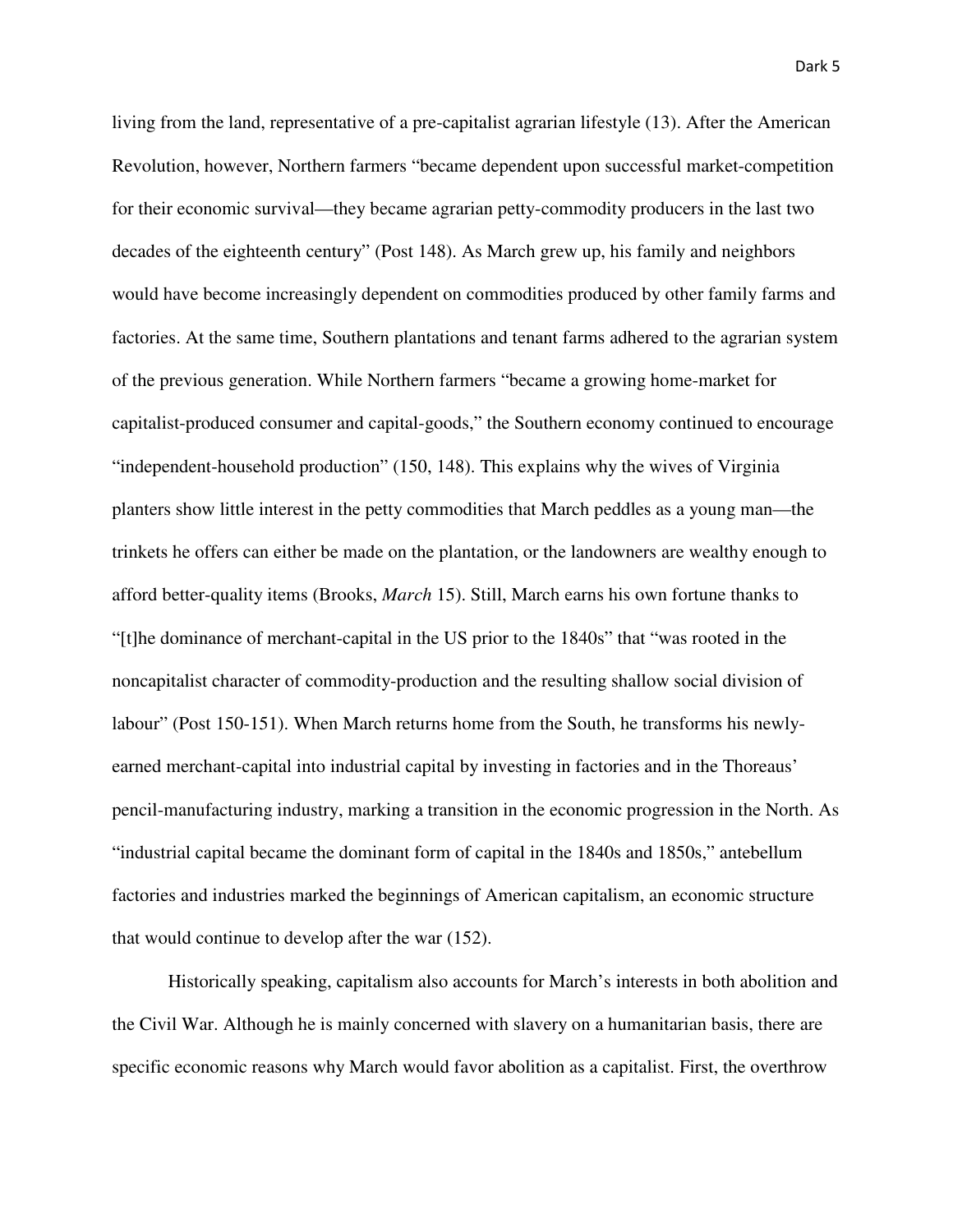of the feudalistic system of slavery in the South would advance the interests of capitalism's development in the North. Karl Marx argued that, in the American economy, "[t]he overthrow of slavery was the necessary first step in the full development of the proletariat and, along with the institution of political democracy, the necessary precondition for the struggle between capital and labour and, thus, the road to socialist revolution and human emancipation" (Nimtz 173). In order for the proletariat to rise, Marx saw that capitalism must develop into a full-fledged economic system. Emancipation would accelerate the development of capitalism "by enabling the deepening and expansion of capitalist relations of production throughout the US" (188). In theory, both the Northern bourgeoisie and the enslaved Southern proletariats would benefit from the total destruction of plantation slavery. In practice, Northern capitalism would benefit particularly from keeping the South in the Union, which was one of the chief goals of the war. Northern manufacturers wanted "reliable access to Southern primary goods, particularly 'King Cotton,' without fear of having to pay international tariffs (Liscow 39-40). As a result, while March never mentions that economic reasons contribute to his decision to fight for the Union, the Northern cause would further the interests of both his humanitarian ideology and his capitalist motivations.

 Accordingly, March's capitalism does not seem incongruous with his ideology; in his early years his fortunes grow alongside his intellectual pursuits, friendships, romance, and social sensibilities. Perhaps the most accurate illustration of this is March's comment that, "though I like to think of myself as a philosopher, this did not deter me from gathering most gratefully what came honestly into my hands" (Brooks, *March* 44-45). Indeed, his ideology stems from his capitalism, as he uses his newfound wealth to advance his academic interests and his social status within intellectual circles—until he meets and falls in love with Marmee (45). Nowhere is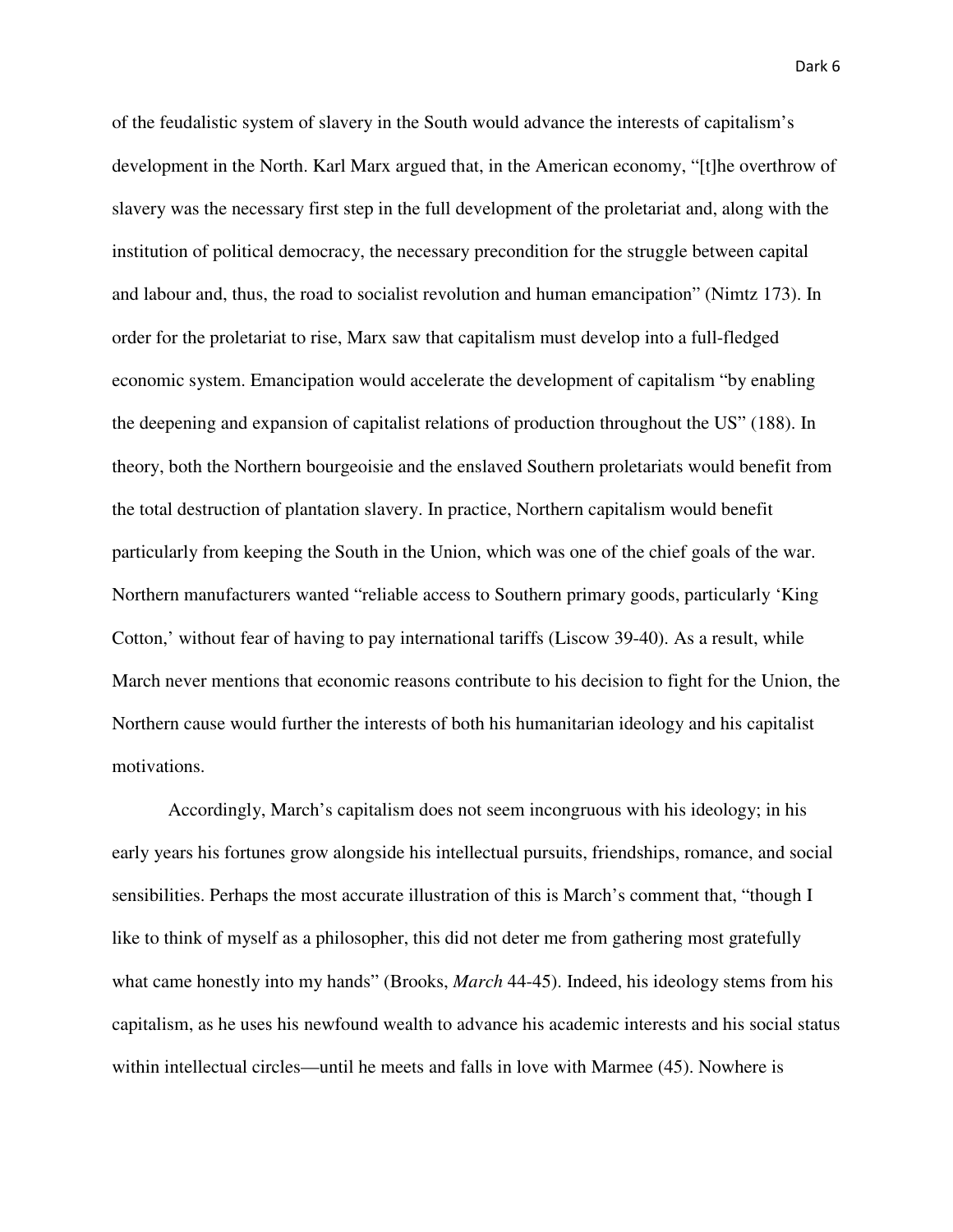March's capitalism more evident than in his pursuit of Marmee. When he discovers where she lives, March intentionally moves to Concord "on the pretext of business" to court her (76). However, his "business" ends up being productive in more ways than one. He invests in the Thoreau family's pencil manufacturing industry to support "proposed improvements," pleased that "the amount of capital required to implement them was really very little" (78). Along the way, he wins the friendship of Henry David Thoreau and the Emersons, in addition to Marmee's love. After marrying Marmee, March continues to use his financial resources to please her. He comments, "My mission was to provide Marmee with complete liberty of mind so that she might tend to her twin passions—the education of our little women and the cause of abolition—without having to trouble about the least detail of housekeeping," even though she "chided me that the large staff left her little more to do in a practical way than 'tend her pocket handkerchief'" (113- 114). Consequently, March's capitalism encourages both his intellectual ideologies and his social life.

 Although March finds his wealth useful in furthering his own purposes, his business interests and his personal relationships tend to destroy each other. Once again, this principle is best exemplified by his relationship with Marmee. For instance, he illustrates his disgust with her short temper in capitalist terminology: he is surprised that "this gently bred young woman" could be more intemperate than "a market wife" (84). His reaction to her anger is not merely the indignation of a patriarchal man in the presence of a rebellious woman but that of a capitalist shocked that someone from a bourgeois background could act like a proletariat. March's capitalist values of class structure hinder his relationship with Marmee, as he defines her as a threat to his bourgeois reputation, a person who could transcend class barriers in socially unacceptable ways. On the other hand, his attempts to please Marmee lead to the depletion of his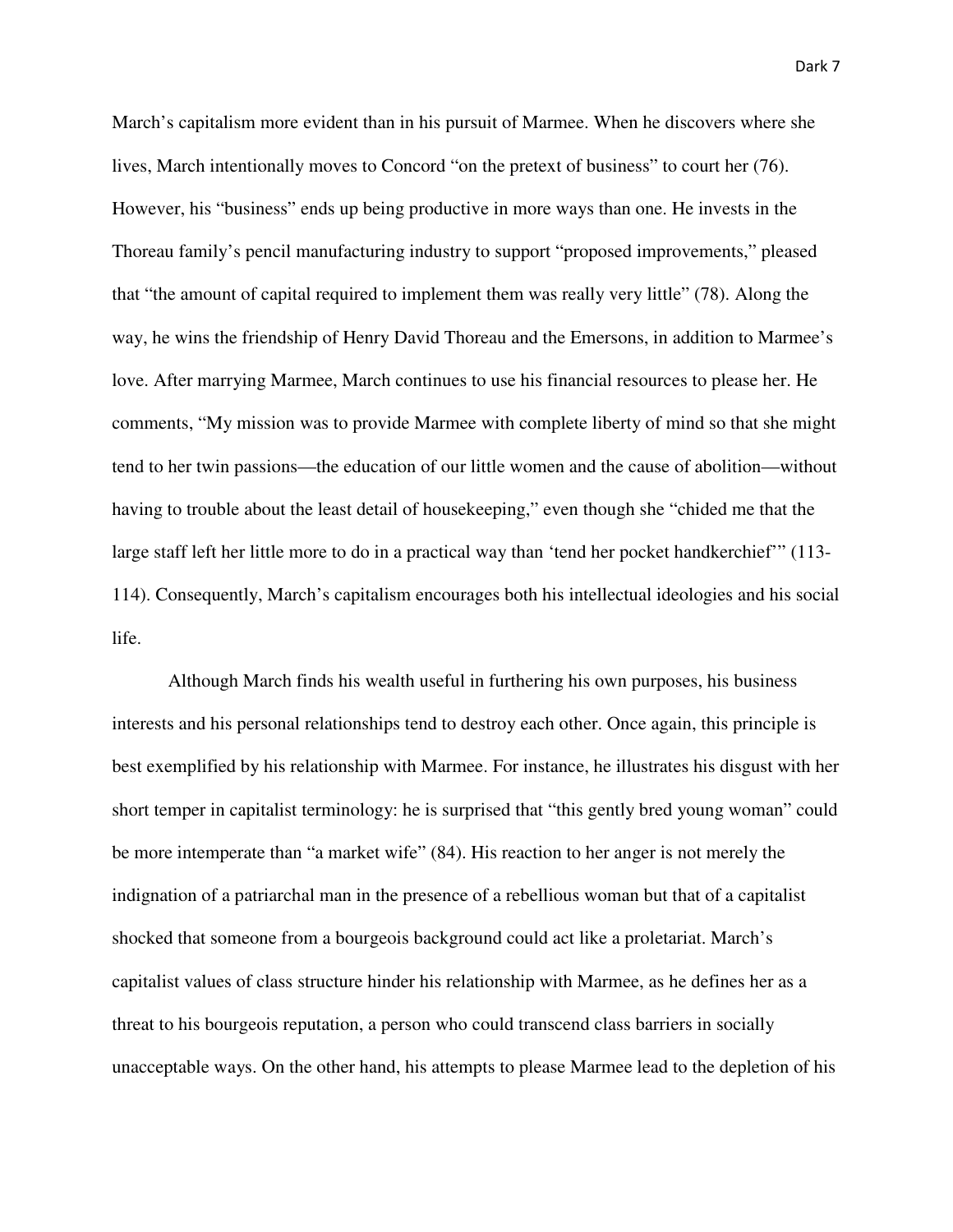capital. Particularly, he wants her to see him as a heroic figure, but he realizes that his humanitarian ideology pales in comparison with the "blood-dipped oratory" of John Brown (122). March concludes, "If I could not earn my wife's esteem, perhaps at least I had the means with which to purchase it" (122). As a result, he invests all his money in Brown's exploits; not only does March lose his money in this endeavor, but he is devastated to discover that Brown used the money to fund an uprising in which the first casualty is "a free black man" (169). This is a double blow for March, who discovers both that his money has harmed the people he sought to help and that his wife and daughters must now live in poverty. As March laments, "it is a hard thing when a man is ruined by the very idea that most animates him" (112). In this case, his idealistic desires to free the slaves and to impress his wife have ended in depleting his wealth. These examples demonstrate that, while March's ideology springs from his capitalism, both function as different motivations that can diverge and conflict.

 The reasoning behind the destructive tension between March's ideology and his capitalism can be explained by Gilles Deleuze and Félix Guattari's theory of schizoanalysis. As defined in their collaborative work *Anti-Oedipus*, schizoanalysis reacts to Freud's concepts of psychoanalysis and the Oedipus complex. Deleuze and Guattari view the Oedipus complex as a capitalistic mechanism that centralizes the nuclear family as "the model and nucleus for social relations" through the representative roles of "Daddy—Capital, Mommy—Earth, and their kid the Worker-Consumer" (Holland 28). For Deleuze and Guattari, this structure demonstrates "the complex of social and institutional pressures by which psychoanalysis tries to make us conform and repress our desires," while defining our identities in ways that transform subjects into consumers (Sim and Van Loon 117). In contrast, the theory of schizoanalysis attempts to expose the repressive nature of both psychoanalysis and capitalism. The primary goal of schizoanalysis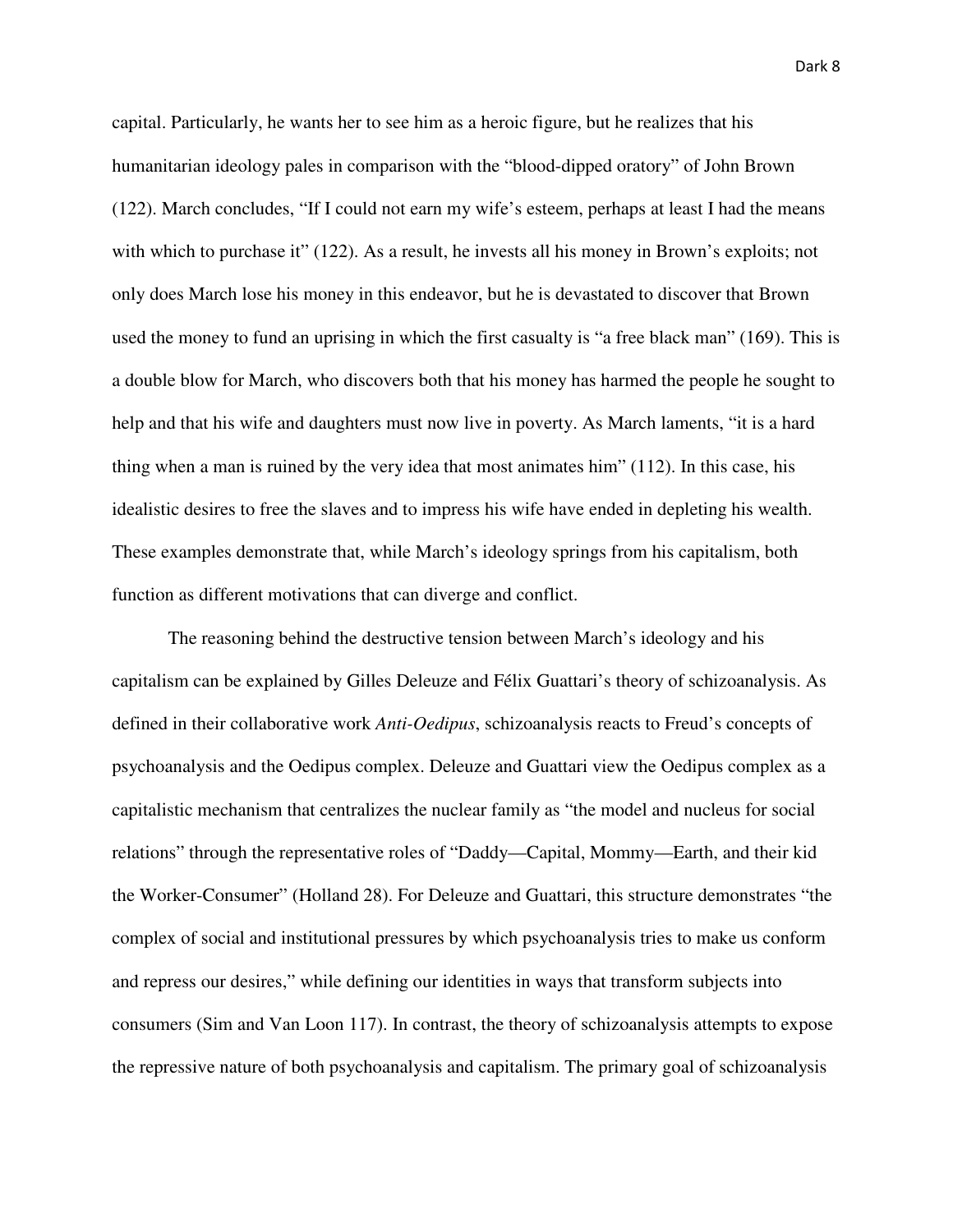is "to show how, in the subject who desires, desire can be made to desire its own repression" under the capitalist system (Deleuze and Guattari 105). In their attempts to expose how capitalism can undermine a person's identity through the repression of desire, Deleuze and Guattari also describe how a person can resist this repression through a more fluid identity. Accordingly, schizoanalysis is not a Marxist theory in the sense that it seeks to overthrow capitalism through revolution; rather, it functions "as a strategy for survival under capitalism" ("Schizoanalysis" 269).

 Schizoanalysis describes the workings of desire and the ways in which capitalism manipulates desire for its own ends. In Deleuzoguattarian terms, desire is "dynamic power, movement, or energy," a ceaselessly creative force that underlies and constitutes reality (Bell 42). Desire is constantly changing and contradicting itself, and it can be described as "an interminable becoming without being" (Roberts 116). As a noncorporeal force, desire exhibits itself in what Deleuze and Guattari call "desiring-machines." Desire flows along desiringmachines and causes them to operate, just as energy flows through a motor. Desiring-machines can take many forms, including human beings, actual machines, and social structures (Ringrose 600). The use of the term "machine" emphasizes the productive power of desire and shows that both desire and desiring-machines continually engage "in the process of production, constantly changing in the drive to make new connections, and to grow and expand" (Roberts 117). However, desiring-machines must construct some form of identity for human beings, and the flows of desire that channel through the machines help them accomplish this task.

In order to construct identity, desiring machines operate under dichotomies that dictate social norms and rule human behavior. According to Deleuze and Guattari, "[d]esiring-machines are binary machines, obeying a binary law or set of rules governing associations: one machine is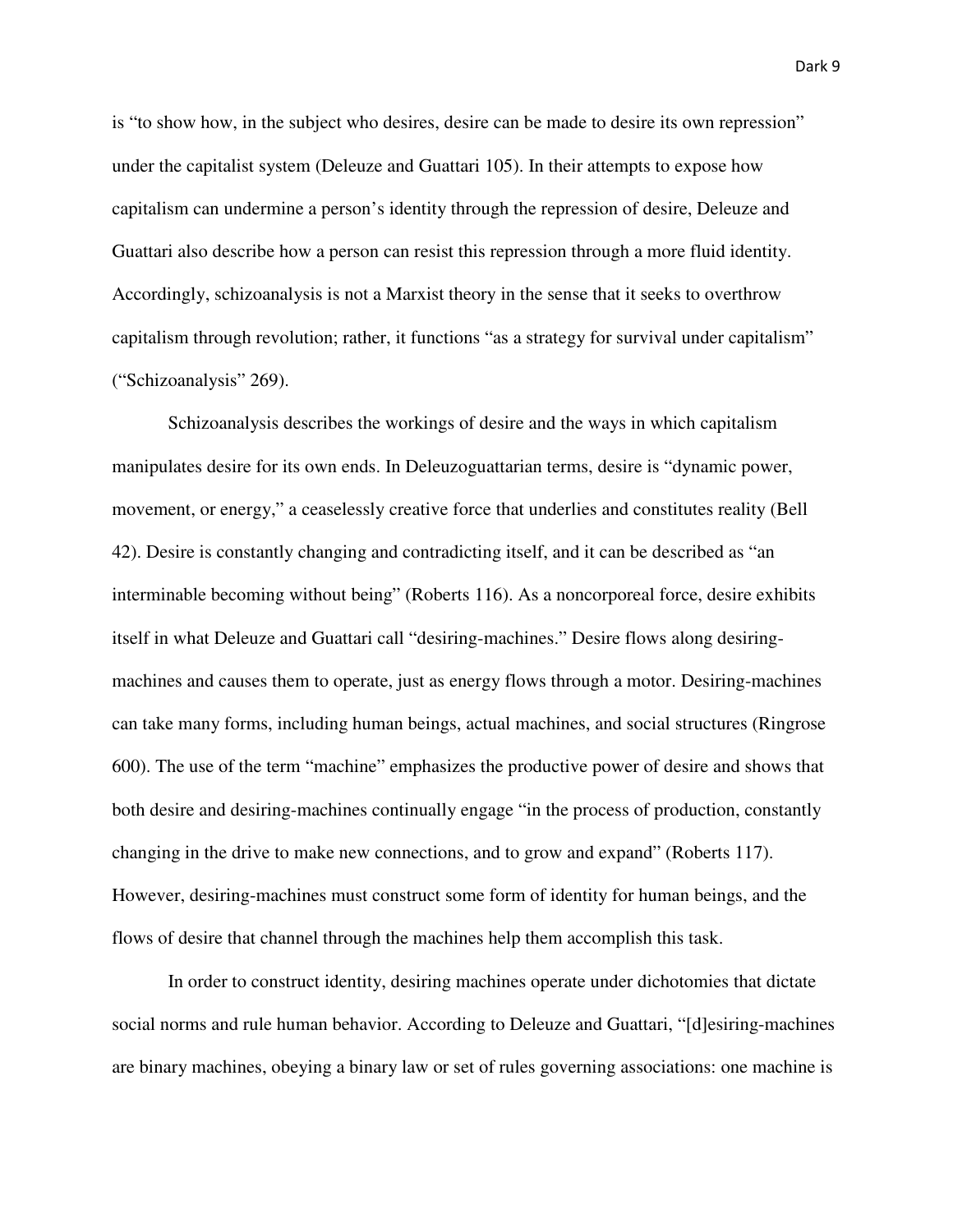always coupled with another" (5). In other words, desiring-machines tend to construct either-or structures that identify who a person is within a given context, along with the acceptable and unacceptable behavioral patterns that compose society. These constructions are known as "territorializations," and they are both necessary and harmful to the normal human being. Deleuze and Guattari argue that "the body suffers from being organized in this way, from not having some other sort of organization, or no organization at all" (5). Consequently, territorializations cause desiring-machines to break down, at which point new territorializations must be formed (8). This dynamic, destructive-productive process describes the way territorializations create identity by channeling desire in specific ways.

 Capitalism exploits this channeling of desire by manipulating desire is to further capitalist consumption. One of the ways it accomplishes this task is by altering the definition of desire. Whereas schizoanalysis describes desire as a productive force, capitalism renders it as a longing for something that is missing. Desire itself has not changed because of capitalism; rather, capitalism re-channels desire just as one might divert the course of a stream. This re-channeling of desire, according to Deleuze and Guattari, promotes consumerism:

> The deliberate creation of lack as a function of market economy is the art of a dominant class. This involves deliberately organizing wants and needs (*manque*) amid an abundance of production; making all of desire teeter and fall victim to the great fear of not having one's needs satisfied; and making the object dependent upon a real production that is supposedly exterior to desire (the demands of rationality), while at the same time the production of desire is categorized as fantasy and nothing but fantasy. (28)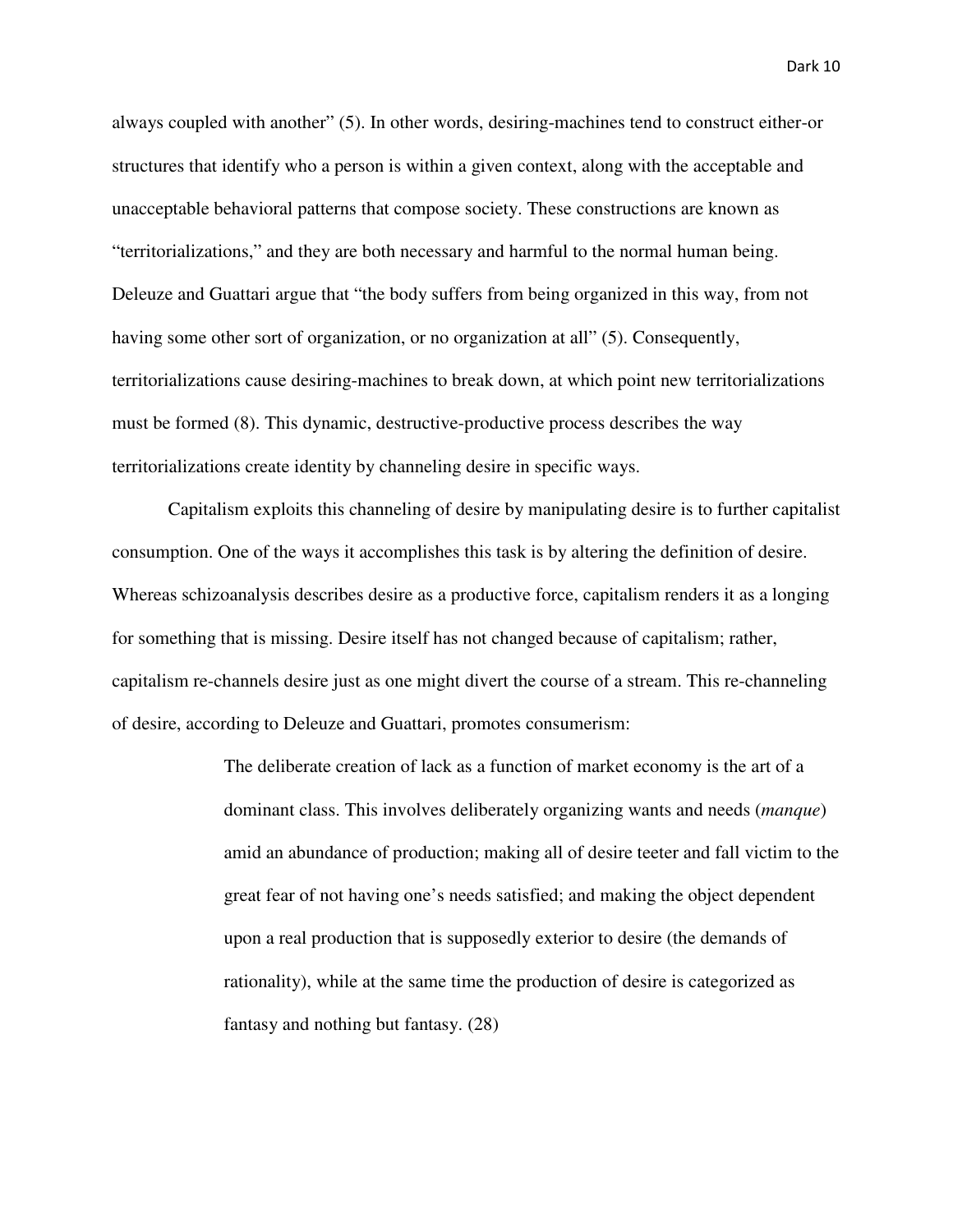Accordingly, capitalism's emphasis on lack is harmful for two reasons. First, capitalism exploits the concept of lack by manipulating desire into consumerism until desiring-machines become subject "to the great fear of not having one's needs satisfied" (28). Second, capitalism minimizes the power of desire by reducing the popular conception of desire to mere "fantasy." In accomplishing these goals, capitalism distorts desire to the point that desire loses power in society. It is in the best interests of capitalism to re-channel desire, because "no society can tolerate a position of real desire without its structures of exploitation, servitude, and hierarchy being compromised" (116). In the process, however, this repression harms the desiring machines, as desire is no longer allowed to flow unhindered through the desiring-machines.

 The distortion of desire fragments identity to the detriment of the subject and leads to the commodification of human beings. Marc Roberts notes that "capitalism's drive for profit, and ever-renewed profit" leads to "an interminable, and dynamic tendency for all established 'identities' to become 'fragmented' or 'broken up'" for the benefit of the capitalist economy (120). It is this constant destruction that makes capitalism "schizophrenic," because it leads to an almost total annihilation of identity. However, although fragmented identity is a crucial aspect of the economic system, the process cannot continue unhindered because capitalism itself would eventually self-destruct, since capitalism is also a territorialization. As a result, if capitalism destroys identity, it must also reconstruct new identities in ways that benefit the system. This is where commodification of identity enters into the equation. According to Roberts, "although capitalism breaks up all existing identities, it immediately refashions everything in the form of a 'commodity' or 'private property'" (120). This tendency is inherently troubling, because it reduces the powerful desiring-machine into a commodity that can be bought and sold—or at least manipulated to the advantage of the economic system. As Daniel Bell says, "capitalism deforms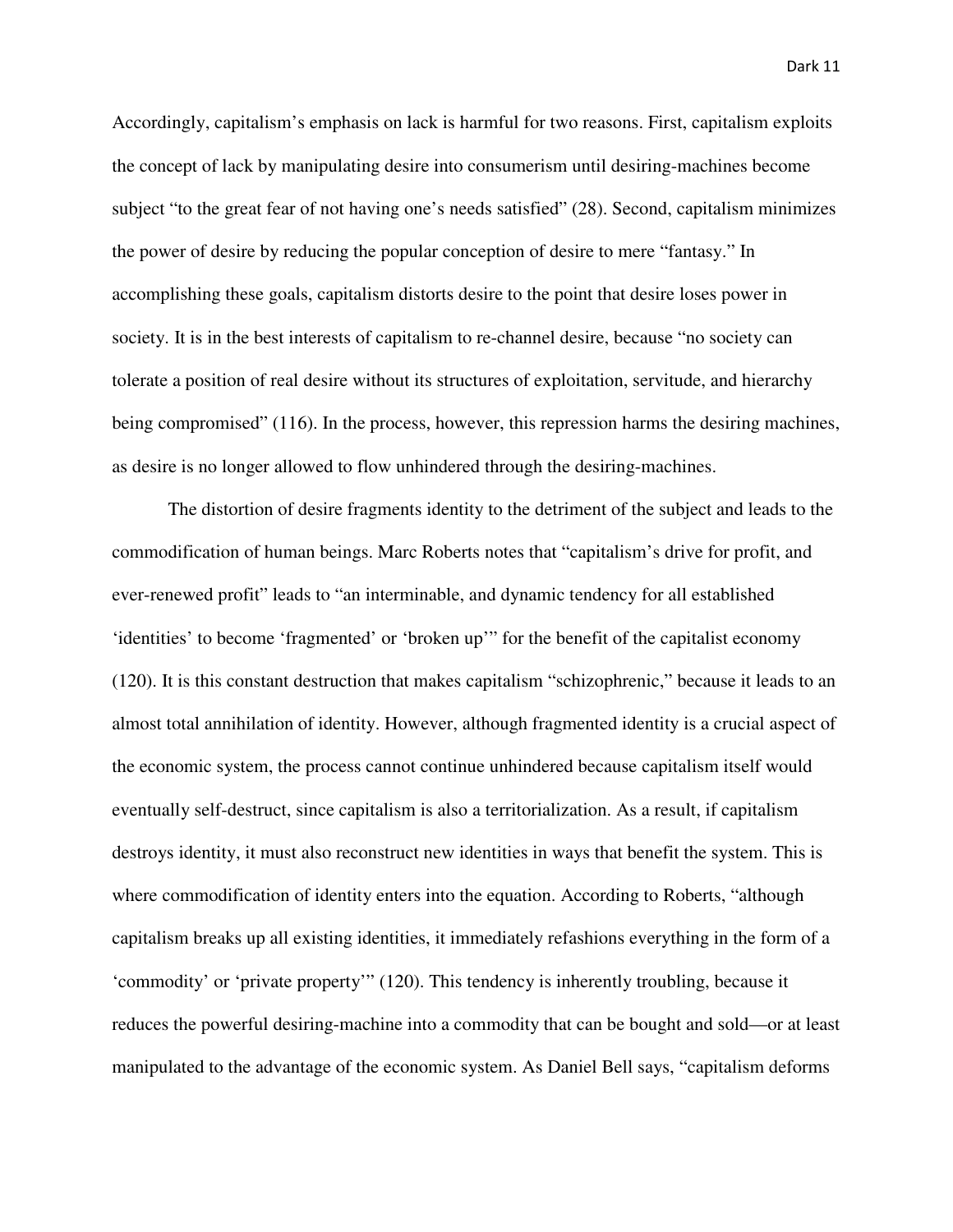and corrupts human desire into an insatiable drive for more that today is celebrated as the aggressive, creative, entrepreneurial energy that distinguishes *homo economicus*" (103). Bell's primary concern with capitalism is that the system not only perverts desire but, in the process, reduces humans to commodities (105). Because capitalism dissects and reassembles identity to the detriment of the subject, schizoanalysis must study the way capitalism deterritorializes and reterritorializes identity.

 Deterritorialization decodes the structures, ideologies, and identities that desiringmachines have constructed. If desire is synonymous with power or energy for Deleuze and Guattari, territorialization involves energy that is "captured and striated in specific space/time contexts," while deterritorialization frees energy from these channels or restrictions (Ringrose 603). This is accomplished through "the subversion and stripping away by market forces of social codes themselves" (Holland 31). Decoding can adopt a variety of forms, but it often occurs within the system that is being deconstructed. For instance, capitalism decodes itself through deterritorialization, or it allows individuals or groups to undermine its authority and create a new territorialization that continues to further the goals of the system.

However, some forms of decoding, termed "lines of flight," involve deviant desire that avoids reterritorialization (Ringrose 603). Lines of flight occur when desire escapes from the territorializations that capitalism has constructed. Because territorializations are composed of binaries that describe positive and negative behaviors, an individual can pursue a line of flight by identifying with the negative aspect of the binary instead of blindly obeying prescribed social norms. Such an individual "breaches the wall and causes flows to move" by saying defiantly, "I am not your kind, I belong eternally to the inferior race, I am a beast, a black," and by rebelling against capitalist territorializations to achieve subjectivity apart from restrictive social binaries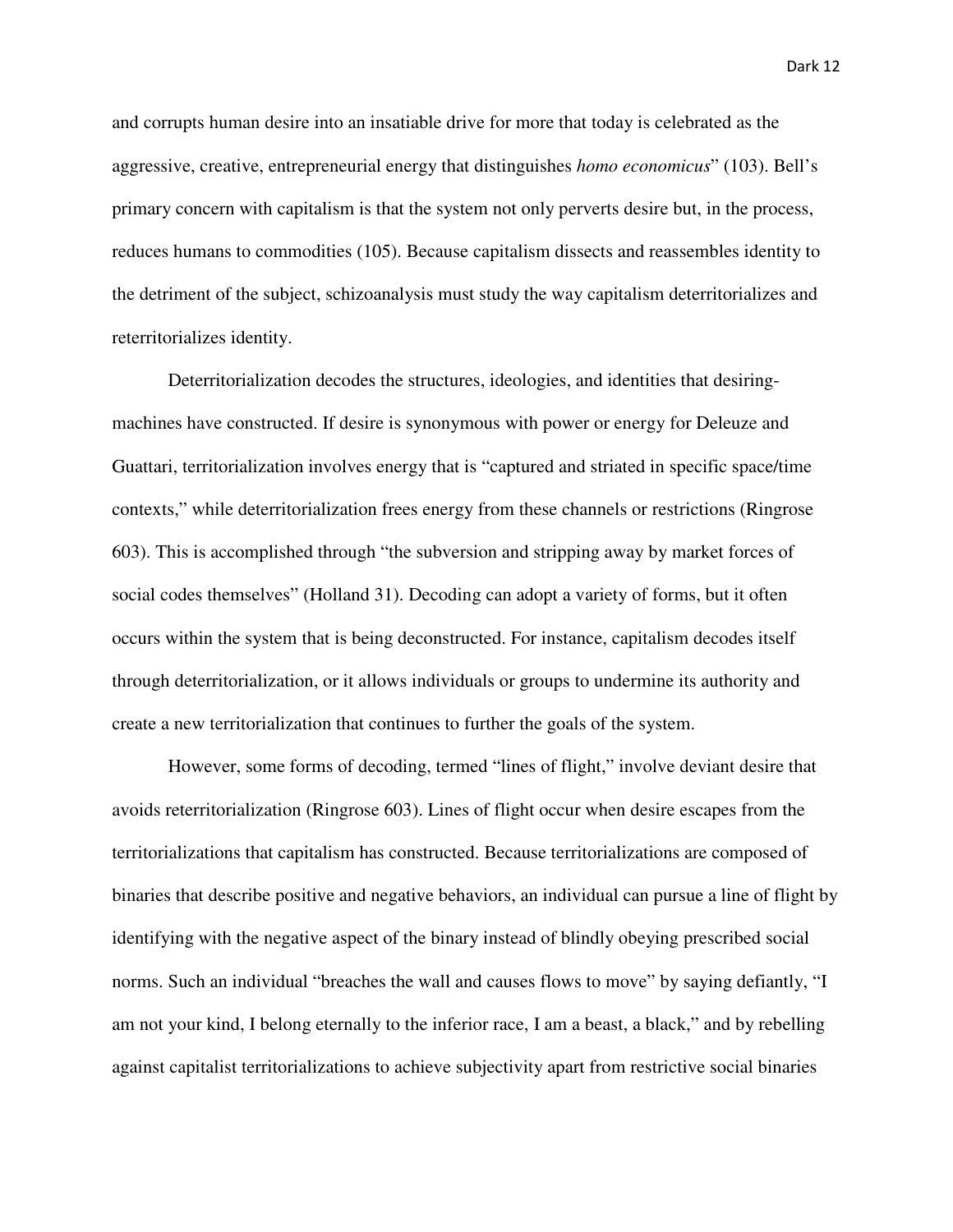(Deleuze and Guattari 277). Lines of flight provide this individual with opportunities to resist social expectations that reconstruct him or her as a consumer.

While deviant behavior might appeal to a person who recognizes the destructive pattern of capitalism, one must remember that "lines of flight can be destructive, productive or both" (Ringrose 611). To demonstrate the difference between positive and negative lines of flight, Jessica Ringrose presents a case study about how Louise, a British schoolgirl, has used positive and negative lines of flight to cope with cyberbullying. After discovering that Marie has been spreading gossip about her on the internet, Louise confronted Marie at school and ended up hitting her. The school authorities acted as a "dualism machine" that exerted "a binary between Marie as victim and Louise as aggressor" (610). The territorialized identity constructed by the school pathologized Louise because she acted in opposition to the school's conceptions of femininity; at the same time, Marie's verbal violence against Louise remained unpunished, since Marie acted within the characteristically feminine side of the binary. Ringrose clearly presents Louise's physical violence as a negative line of flight, but she also shows how Louise was able to construct a positive line of flight on the internet that helped her escape from the territorializations of the school. After the incident with Marie, Louise used a social media site called Bebo to create "a virtual space to talk back to the injurious comments and difficult conditions of the school assemblage… to disrupt the feeling rules and order-words at the school that insist she remain friends with Marie" (612). This line of flight allowed Louise to release the repression that she experiences at school, and it also enabled her to form an online community with people who have experienced similar situations. She has escaped repressive territorializations by aligning "with the 'war machine' which refuses to sit still and passively accept either the normative affective striations around being desirable or feminine, or the cruelty of disciplinary binaries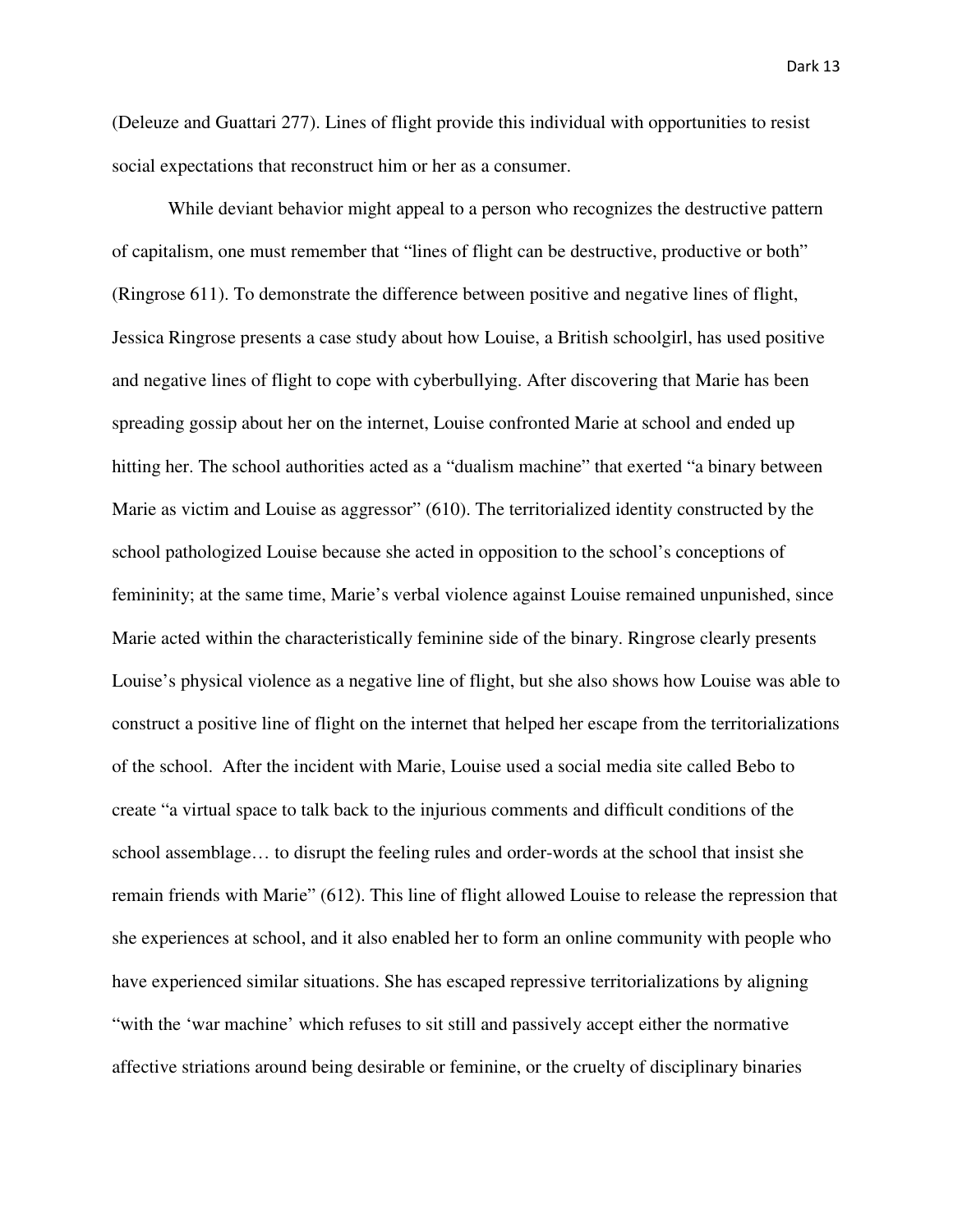enacted at school" (612). As a result, while lines of flight can be destructive or constructive, positive lines of flight can help an individual resist repressive structures in healthy ways. Still, all lines of flight are important to note in schizoanalysis, because they indicate the means through which an individual can achieve subjectivity.

While lines of flight are an important concept in schizoanalysis, Deleuze and Guattari assert that, within the capitalist system, the deconstruction of identity is almost always countered by reconstruction. Deterritorializations are "accompanied by global or local reterritorializations, reterritorializations that always reconstitute shores of representation" and that "[o]ur loves are complexes of deterritorialization and reterritorialization" (Deleuze and Guattari 316). Capitalist reterritorialization creates new identities "fashioned in the image of capital," which results in the commodification of identity (Roberts 120). When capitalism spreads to a new geopolitical area, it deterritorializes pre-capitalist structures and ideologies in order to create new social structures and mores that benefit a free market economy. Once capitalism establishes itself as the dominant economic structure, it deterritorializes its own structures and replaces them with newer ones that reinforce its power over consumers. Eugene Holland presents an excellent example of this second instance of reterritorialization in the fashion world. He notes that "fashion codes endow basically interchangeable and meaningless commodities with a semblance of aesthetic value and meaning—at least for the duration of the fashion season (after which another cycle of decoding and recoding will commence anew)" (31). In any case, this constant reterritorialization channels desire in paths that benefit capitalism in order "to neutralize and crush resistance, to block the flow of desire that would escape the capitalist discipline" (Bell 67).

Reterritorialization often takes the form of representation; through reconstructing identity, capitalism creates narratives by which people conduct their lives. Capitalism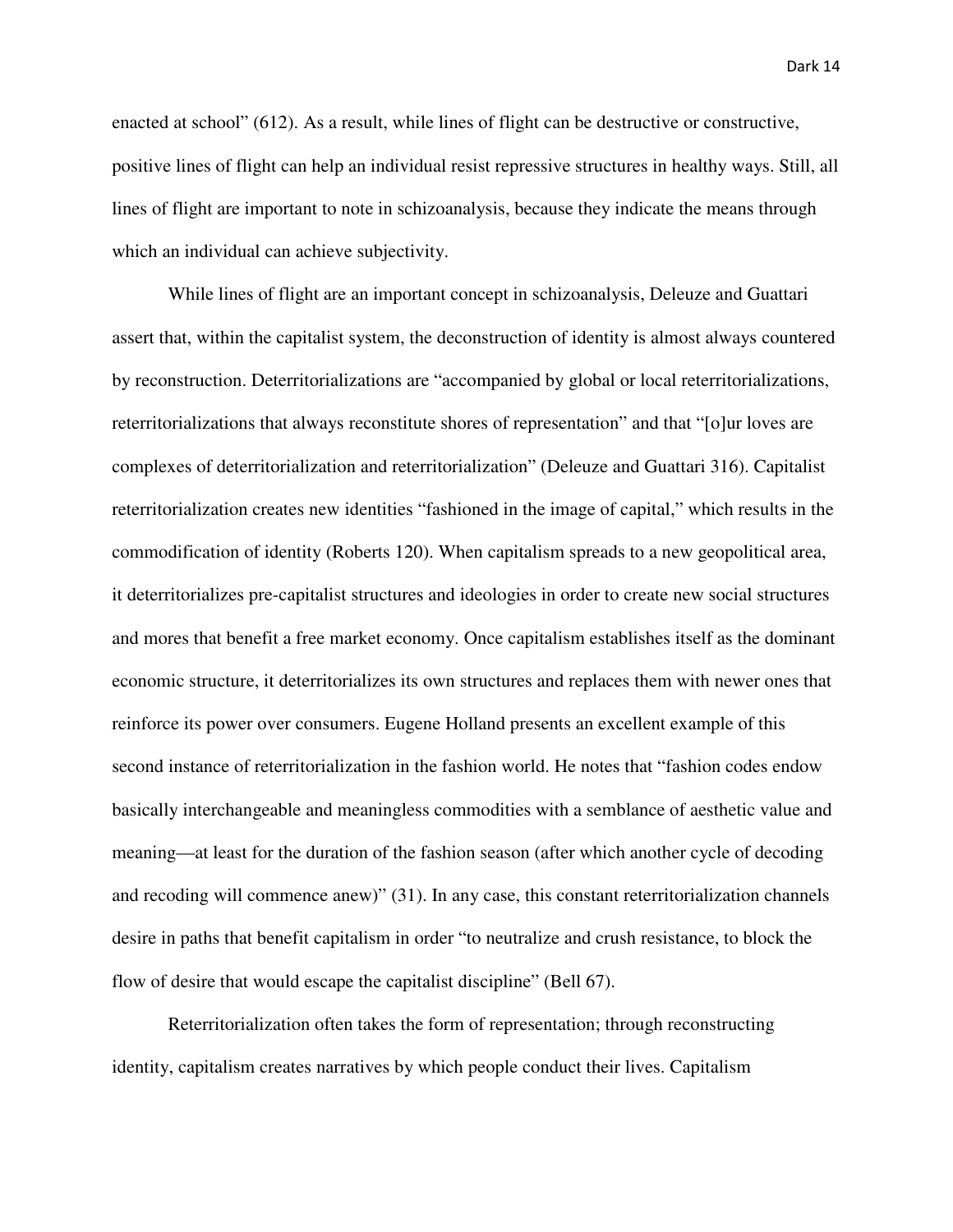"introduce[s] mythological representations, eschatological narratives or salvation myths into the unconscious" in order to establish new territorializations through which individuals can identify themselves (Roberts 123). Reterritorialization is inherently symbolic, so someone who hopes to map the paths of capitalist reterritorialization should look for ways in which capitalism illustrates itself through social structures and narratives. One famous example of this symbolism occurs in the capitalist conception of the Oedipal family structure. Deleuze and Guattari note along with Marx that this structure uses familial roles to illustrate the dynamics of capitalism: "Daddy— Capital, Mommy—Earth, and their kid the Worker-Consumer" (Holland 28). Since the capitalist discipline of psychoanalysis sets up the nuclear family as "the model and nucleus for social relations" and therefore imprints "the Oedipal psyche with the structure and dynamics of the capitalist economy," this family structure preconditions a person to identify himself or herself based on his or her role in the nuclear family, and consequently, his or her role in the economic structure (Holland 28). Deleuze and Guattari argue that, because of its preoccupation with the Oedipal complex, psychology is a capitalist structure that recodes the nuclear family to reform individual identity. In any case, the narratives that reterritorialization provides create false consciousness, causing individuals to align their identity within the prevailing economic structure. Not only does this process repress desire by channeling its flows along socially constructed paths, reterritorialization creates narratives that people wish to follow, causing individuals to pursue the repression of their own desire (Roberts 121-122).

 Since Deleuze and Guattari see reterritorializations as inherently repressive, they oppose capitalist recoding. Indeed, Deleuze and Guattari primarily criticize capitalism for its constant reterritorialization. They argue: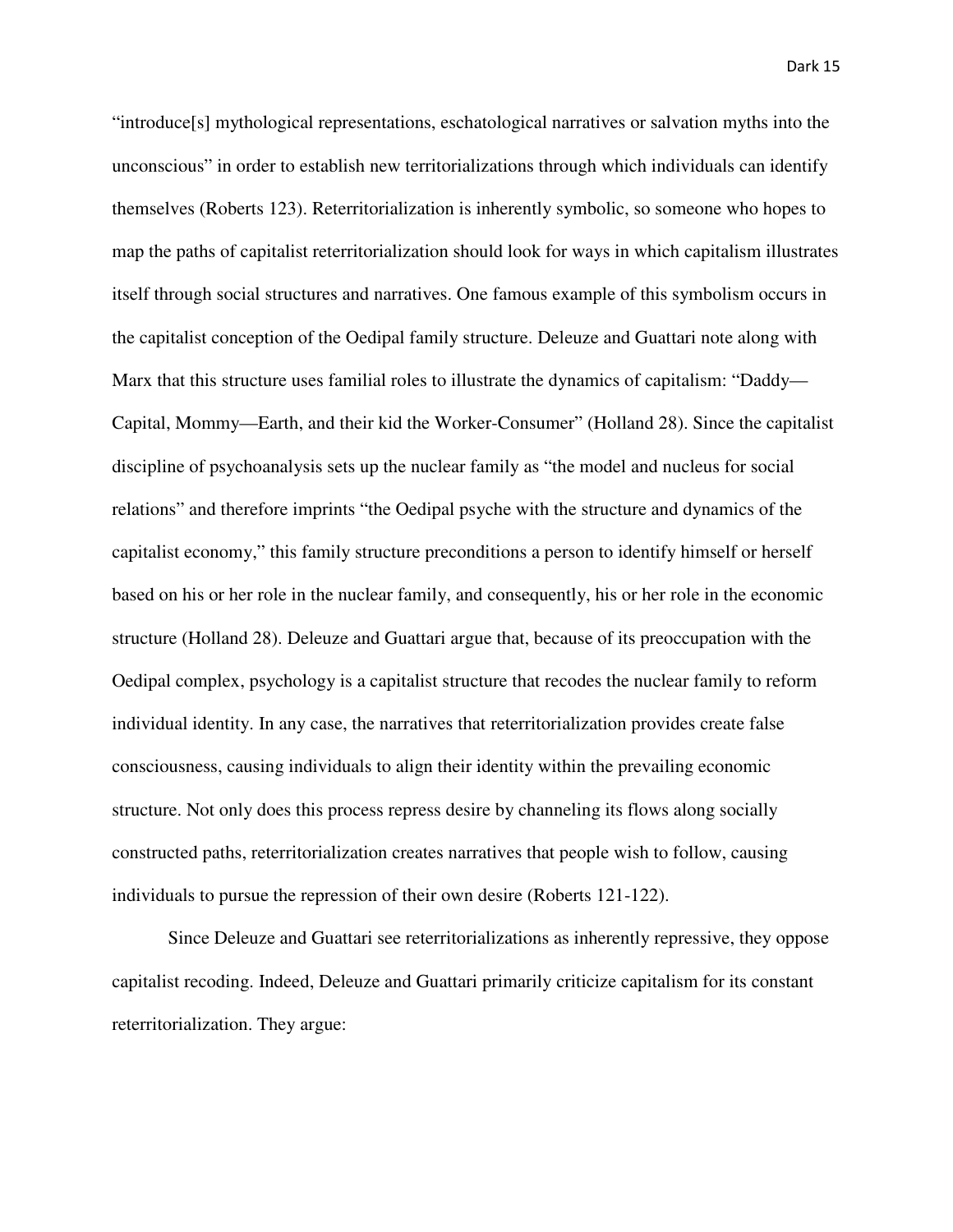[S]ocial production produced the sick schizo: constructed on decoded flows that constitute its profound tendency or its absolute limit, capitalism is constantly counteracting this tendency, exorcizing this limit by substituting internal relative limits for it that it can reproduce on an ever expanding scale, or an axiomatic of flows that subjects this tendency to the harshest forms of despotism and repression. (362-363)

In other words, recoding halts the process of decoding and can make the individual figuratively ill or mad through the unnatural repression of desire. Repression stunts the productivity of desire by subjecting its flows to the narratives created by psychoanalysis and capitalism (Roberts 123). Ironically, Deleuze and Guattari employ the cycle of deterritorialization and reterritorialization in the attempt to subvert capitalism and psychoanalysis through schizoanalysis and schizophrenia. Within the theory, however, they privilege the "schizophrenic" process of deterritorialization while condemning capitalist reterritorialization as paranoiac and repressive, because "decoding frees difference while recoding subordinates it to identity" (Holland 34-35). As a result, schizoanalysis must find a way to inhibit capitalist reterritorialization and to provide a healthy alternative to repressive territorializations.

 Deleuze and Guattari argue that, in order to counter the negative effects of reterritorialization, deterritorialization must be allowed to proceed unhindered. If capitalism's constant decoding and recoding "is a form of madness," the solution is to intensify "the madness, continuing the process of deterritorialization until desire is free of all order" (Bell 141-142). The goal of this intensification is to free desire from the repressive territorializations and reterritorializations that restrain and minimize the power of desire. As such, "schizoanalysis engages in the on-going 'destruction' of all territorialities" (Roberts 124). Because territorialities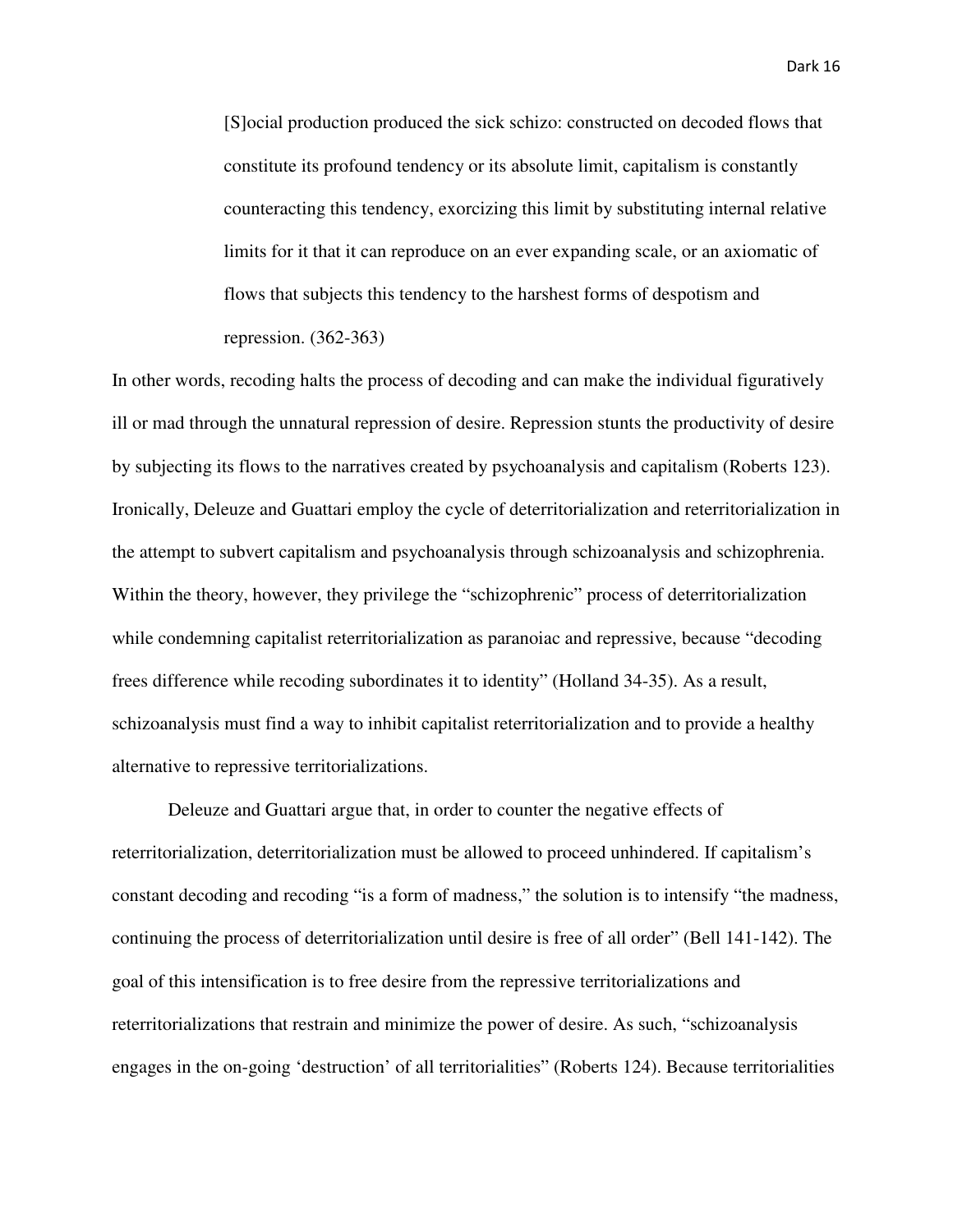create identity through binaries, schizoanalysis attempts to decode socially constructed binaries and dichotomies. The individual who pursues constant deterritorialization will not adhere to a dichotomized identity but will seek lines of flight that allow him or her to escape repressive binaries. According to Deleuze and Guattari:

> He does not confine himself inside contradictions; on the contrary, he opens out and, like a spore case inflated with spores, releases them as so many singularities that he had improperly shut off, some of which he intended to exclude, while retaining others, but which now become points-signs (points-signes), all affirmed by their new distance. The disjunction, being now inclusive, does not closet itself inside its own terms. On the contrary it is nonrestrictive. (77)

According to this model, those who constantly deterritorialize their identities do not need to succumb to the social constructions that pressure them to live according to existing binaries. They are free to deviate from standard behavior, and they can become seeming contradictions by embracing both sides of the binary; both actions allow them to resist reterritorialization. Consequently, "the ultimate aim of schizoanalysis is the free proliferation of difference" (Holland 37). While the primary goal of schizoanalysis is destructive, since it seeks to deterritorialize the constructions of capitalism and psychoanalysis, the decoding process frees desire from the constraints of artificially imposed identities. While deconstruction is vital, complete deterritorialization is impossible, since schizoanalysis itself is a reterritorialization of psychoanalysis. Instead, schizoanalysis argues that the person who lives under capitalism must learn to identify unhealthy territorializations and develop appropriate lines of flight that will help him or her escape capitalist repression of desire.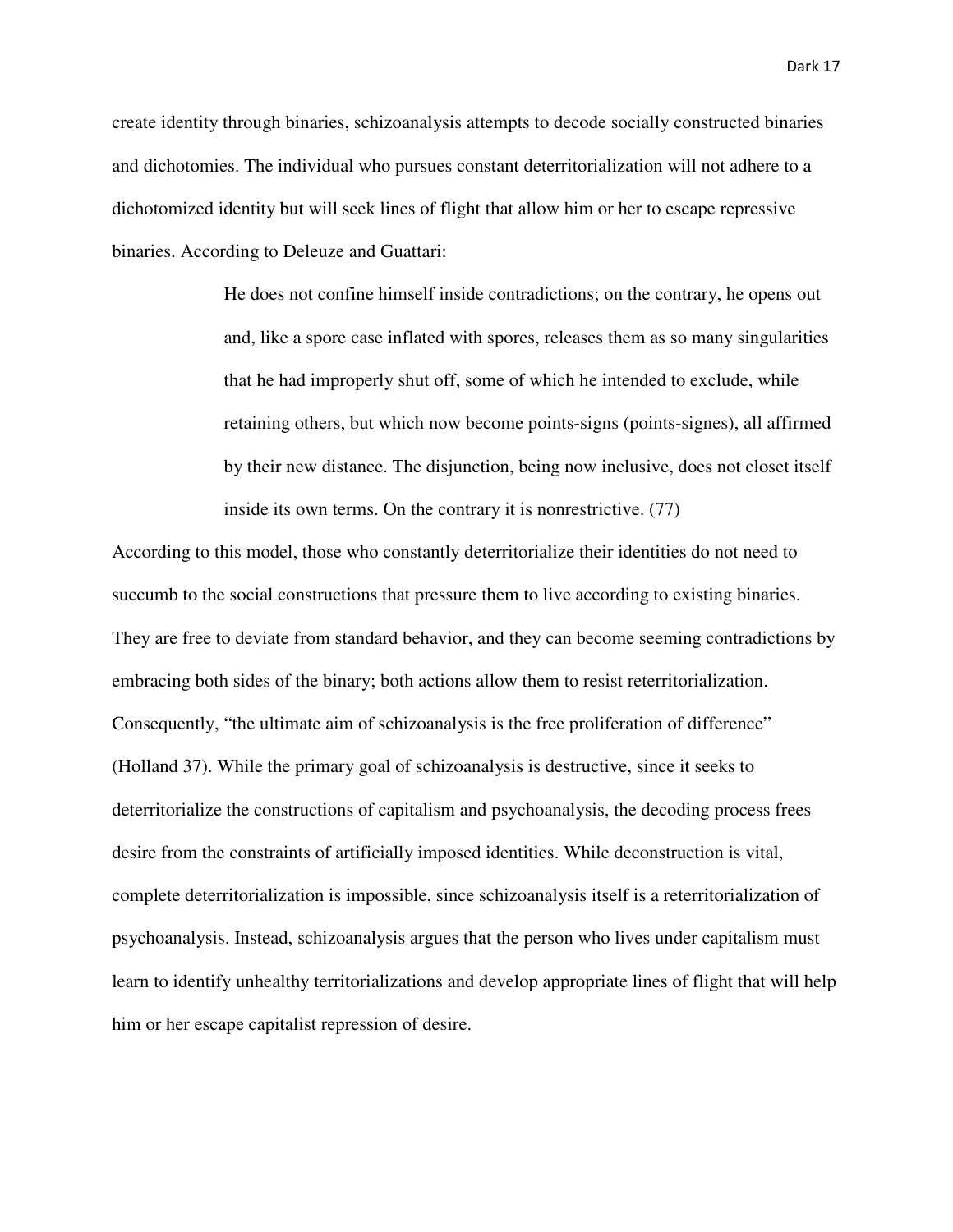Schizoanalysis does not merely involve the negative task of deterritorialization, but it includes the positive task of identifying and describing the workings of desire and desiringmachines (Deleuze and Guattari 322). In order to reconstruct the damage of capitalism and psychoanalysis, one must recognize the tenets of schizoanalysis: "[D]esire is a machine, a synthesis of machines, a machinic arrangement—desiring-machines. The order of desire is the order of *production*; all production is at once desiring-production and social production (296). According to Deleuze and Guattari, this "recognition of desire" is crucial because it "refers to an order of real and actual productivity," in contrast to the social constructions of capitalist reterritorializations (130). If desire flows through desiring-machines, and if capitalism interrupts and represses these flows of desire, then the schizoanalyst must become a mechanic to learn how to liberate desire and fix the desiring-machines. The schizoanalyst must be able to identify "what a subject's desiring-machines are, how they work, with what syntheses, what bursts of energy in the machine, what constituent misfires, with what flows, what chains, and what becomings in each case" (338). Since desire is inherently productive, learning to identify the problems with a desiring-machine and then fixing them will set "desiring production back into motion," mending the actions that capitalism has taken "to silence and suffocate this production" (130). Schizoanalysis, then, attempts to liberate desire and mend desiring-machines by exposing the artificial constructions of capitalism and rediscovering the true nature of desire and desiringmachines.

 Deleuze and Guattari also provide an archetype of the fully-functioning desiringmachine: the schizophrenic. In using the terms "schizophrenia" and "schizophrenic," Deleuze and Guattari do not attempt to communicate within the traditional psychological definitions. Neither do they attempt to romanticize the mental disorder of schizophrenia. Rather, "in a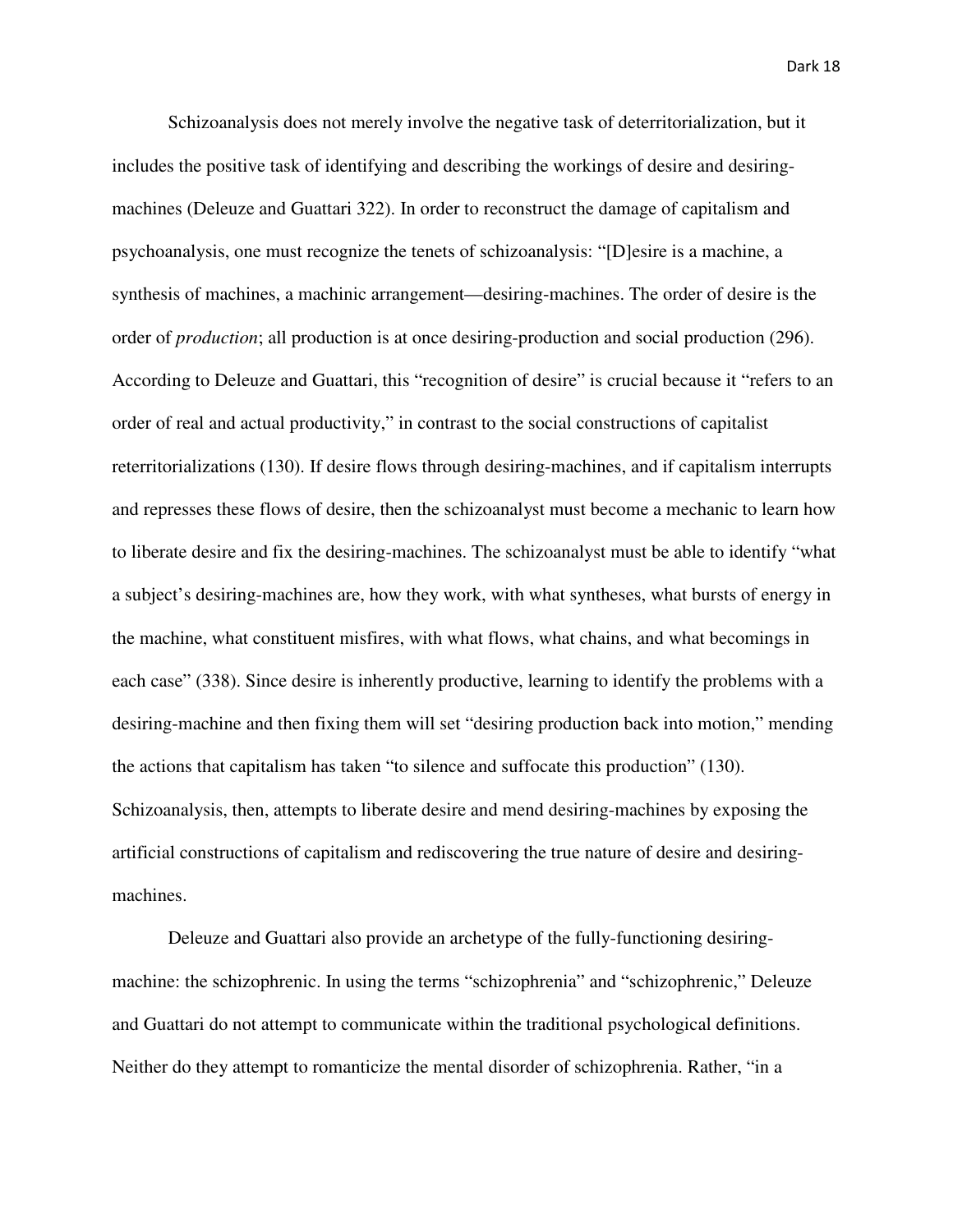manner analogous to the way that schizophrenia as a psychiatric condition is commonly understood to 'dissolve' or 'fragment' a person's 'identity', 'desire' is said to be characterized by an on-going and *productive* 'dissolution' of any fixed identity or organization" (Roberts 117). A schizophrenic in Deleuzoguattarian terms, then, is a person whose identity is fluid. Since deterritorialization fragments identity and reterritorialization constructs identity, and since schizoanalysis promotes the deterritorialization of social codes, the person who follows Deleuze and Guattari's theory would naturally possess a fragmented identity. However, this disjointed or dissolved sense of identity is appropriate, because the alternative—a fixed identity within capitalist territorializations—are artificial and repressive. Trapped in capitalism's ceaseless process of decoding and recoding, "we 'struggle' for a subjectivity 'beneath' the notion of a fixed identity" (Roberts 126).

The schizophrenic embraces the struggle for subjectivity by saying, "Far better to be multiple personalities than a single dysfunctional one" (Sim and Van Loon 117). As a result, the schizophrenic develops strategies to transcend identity. According to Deleuze and Guattari, "the schizo has long since ceased to believe in [the ego]. He is somewhere else, beyond or behind or below these problems, rather than immersed in them" (23). The schizophrenic is "the one who can no longer bear 'all that': money, the stock market, the death forces," and the artificially imposed structures of identity, and so simply escapes through lines of flight (341). These lines of flight enable the schizophrenic to be "a free man, irresponsible, solitary, and joyous, finally able to say and do something simple in his own name, without asking permission; a desire lacking nothing, a flux that overcomes barriers and codes, a name that no longer designates any ego whatever" (130). The schizophrenic still lives within the system of capitalism, but as long as he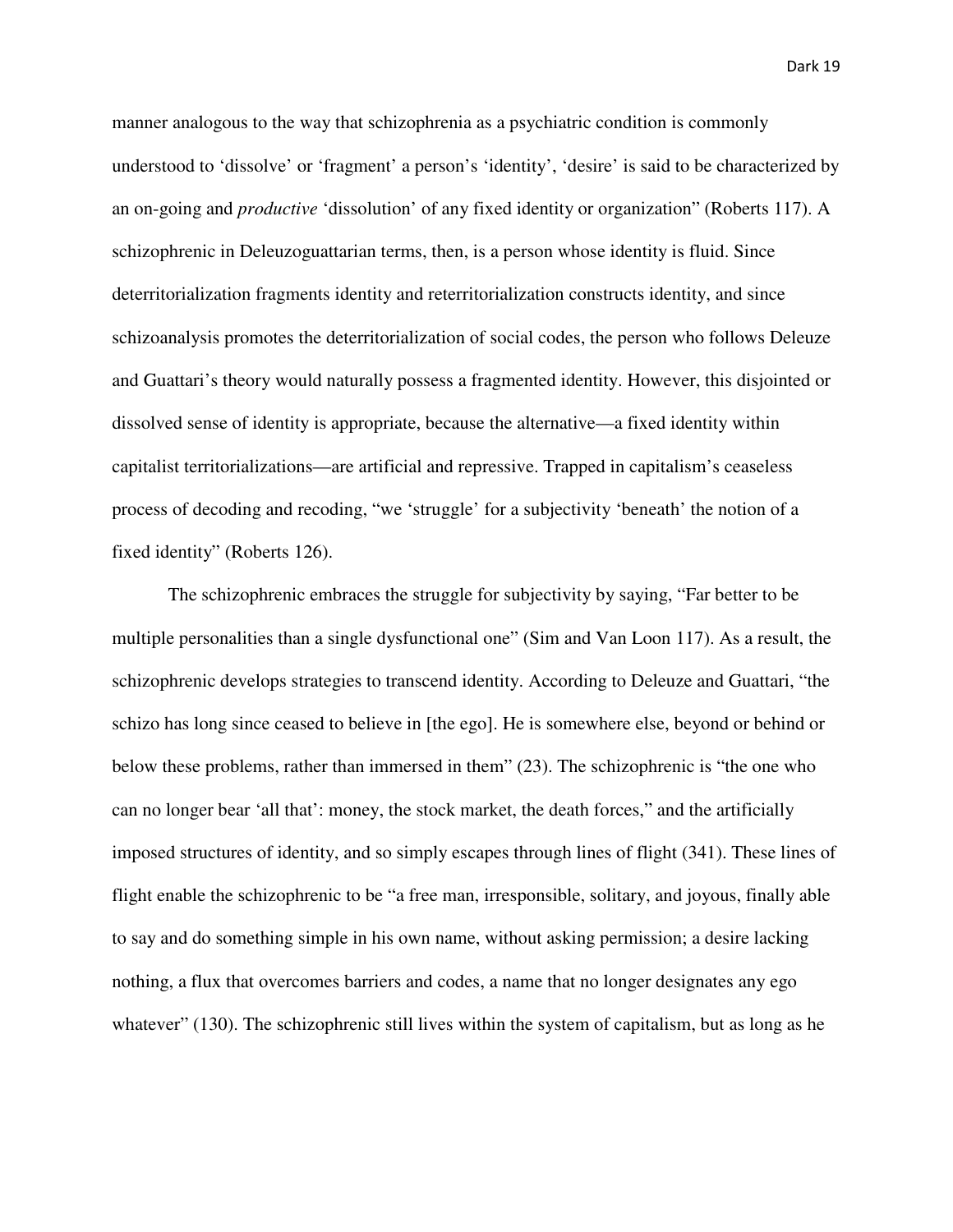or she resists the false structures of identity, there is no need to worry about capitalist repression of desire.

In light of schizoanalysis, Brooks' novel March clearly depicts a protagonist whose desires are repressed by capitalism and who eventually reaches a state of schizophrenia. March's early life demonstrates how early American capitalism rechannels his desire to transform him from a New England farmer's son into a successful businessman and consumer, but as the novel progresses, he becomes a schizophrenic in Deleuzoguattarian terms. The circumstances he encounters during the war deterritorialize his identity, and he ends with a fluid identity that transcends capitalist territorializations. Along the way, Marmee and Grace function both as deterritorializing forces and as examples of how to navigate the territorialized binaries while retaining subjectivity.

In this novel, March's ideals function as desire that capitalism rechannels into ideology. One could argue that March's sexual desire for Marmee and Grace is at stake in the novel, but a close reading reveals that his ideals underlie most of his motives, especially his romantic attractions. For example, when he meets Marmee he is drawn to her intellectual fervor and her passion for social justice. Similarly, he is drawn to Grace because she represents his hope for the African-American people. As Grace says, "He loves, perhaps, an idea of me: Africa, liberated" (Brooks, *March* 242). Accordingly, March's ideals form the basis of his personality. At the same time, however, capitalism re-channels his ideals and reshapes his identity to further the goals of the capitalist economy.

Capitalism territorializes March's ideals by transforming them into narratives—or ideologies—that provide March with an identity. These ideologies usually support March's capitalism. When March loses his fortune, for instance, he remarks, "I was glad to give up the

Dark 20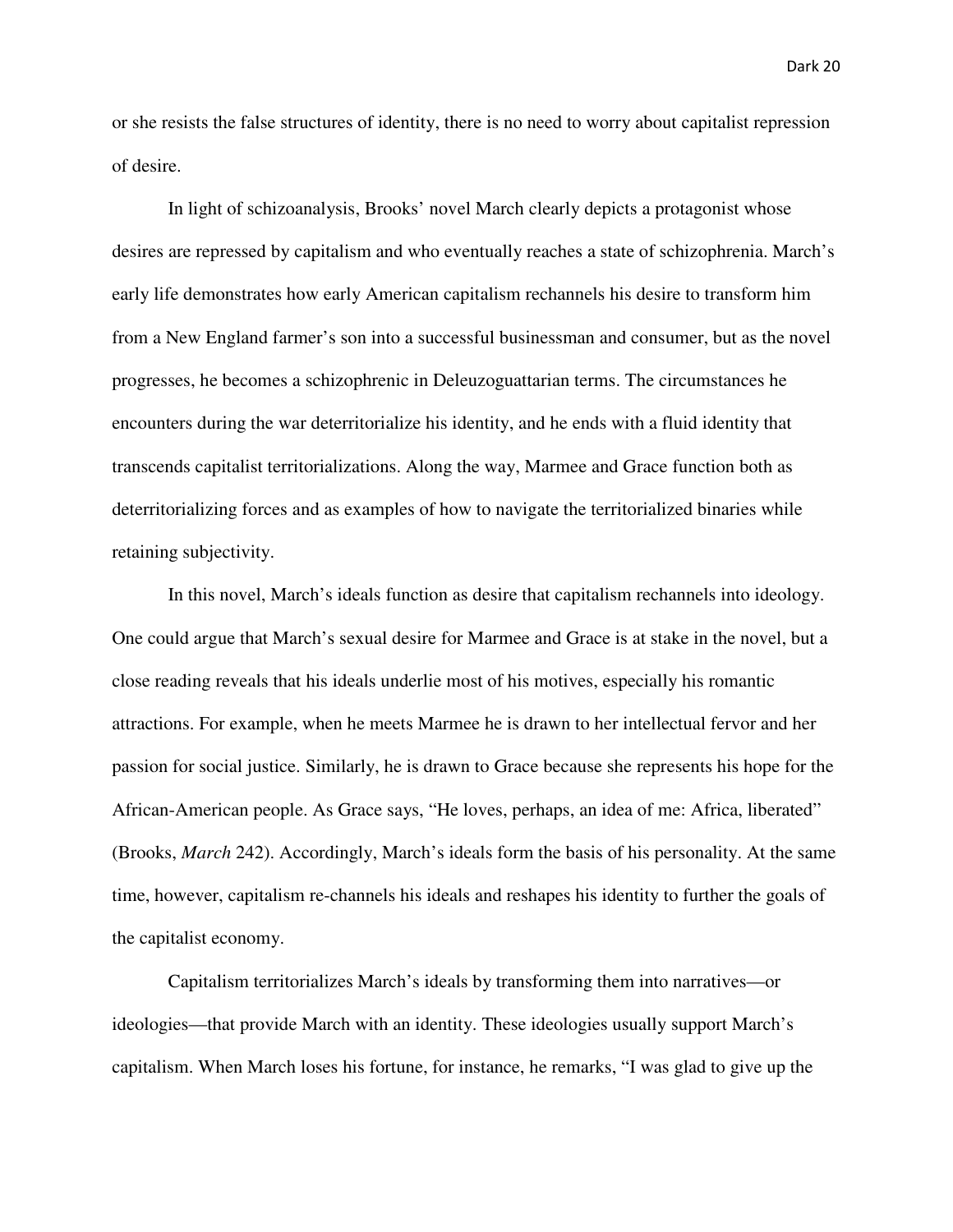garments on the peg rail that spoke to me of slave labor, worm slaughter, and sheep theft—for is not fleece the rightful property of the sheep? And why should the humble silkworm be sentenced to death for our finery?" (126). March's territorialized identity as a vegan and an abolitionist correspond with his capitalism by helping him save money during a time of need. The problem with his ideology, however, is not with the ideals themselves but with the fact that capitalism channels his ideals in ways that benefit the economic system at the expense of other people. Brooks herself remarks that March will always be an idealist but that by the end of the novel, "he sees more clearly the cost of his ideals, and understands that he is not the only one who must pay for them" ("A Conversation with Geraldine Brooks" 5). How March is able to deterritorialize his capitalist-constructed ideology while retaining his idealism is a process that spans the entire novel.

 March's capitalist ideologies are deterritorialized and reterritorialized to reinforce the power of capitalism in his identity. This pattern of decoding and recoding follows the progression of capitalism throughout the novel. Just as capitalism deterritorializes pre-capitalist territorializations as it spreads to a new area, capitalism enters the novel when it decodes March's agrarianism to reshape his identity. This is clearly seen during his early days as a peddler in Virginia. He comments, "I used to look forward to the day I would return with profits from my peddling in hand," but his experiences among the wealthy planters cause him to long for a life apart from his parents' rustic existence (13-14). March's time at the Clements' plantation is the turning point at which wealth entices him with promises of intellectual growth and humanitarian pursuits. His cerebral conversations with Mr. Clement and Grace, the opportunity to educate a slave child, and free access to a well-stocked library all show him how financial success can support both academic and humanitarian ideologies. These experiences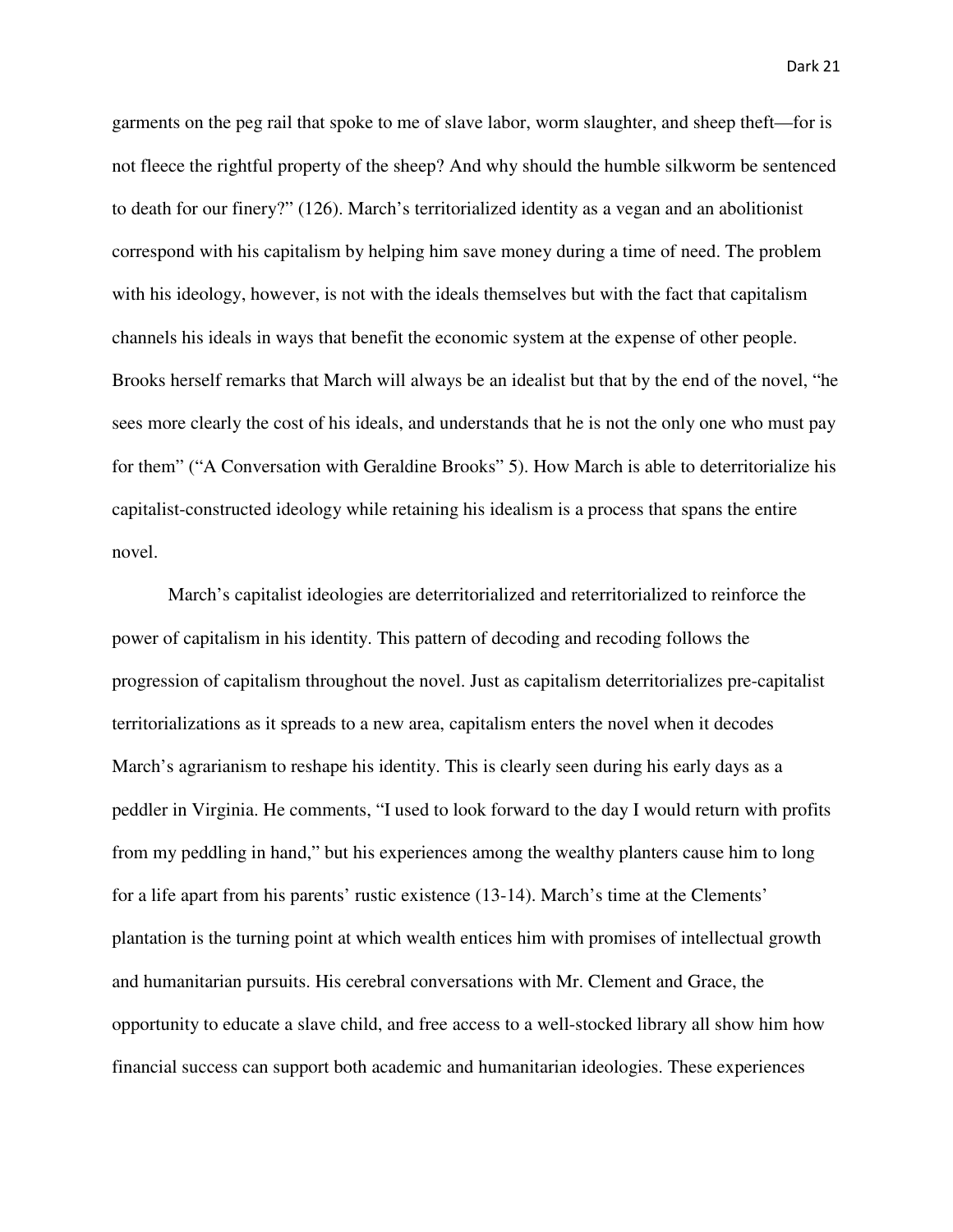play with his desires, re-channeling them to make him feel his lack of wealth and his lust for prosperity. Lust, in fact, is "the only word accurate to describe the sensation" he feels during his first hours in Mr. Clement's library (18). During his time at the plantation, he becomes aware that both intellectual and sexual lust can be coupled with power. When he first kisses Grace, he remarks that he feels "[a]larm at the potency of my lust. And guilty awarness [*sic*] that I had an obscene power here. That if lust mastered me, this woman would be in no position to gainsay my desire" (34).

In spite of deterritorialization, March's newfound economic interest reshapes him in the image of a fully-fledged capitalist. March's humanitarian ideology decodes his desire for Grace and eventually deterritorializes his greedy curiosity in plantation life (38-39). After his first experience with the Clements, he ceases "averting [his] eyes" to the "tempting fruits" of slavery and refocuses his energy on his work, expanding his peddling venture and eventually becoming a successful businessman (42). Because of his shrewd business practices and investments, March is able to reconstruct his identity as a scholar by using his newfound capital to buy his way into academic circles (45). Through his time at the plantation, two pre-capitalist systems—Northern agrarianism and Southern plantation slavery—are deterritorialized in favor of a new system: capitalism. Through this process, capitalism works with his intellectual and humanitarian ideologies to reshape his identity.

As we have already seen, March's ideologies sometimes operate within the goals of capitalism and sometimes operate counter to capitalism. When ideology threatens capitalism, capitalism breaks down the territorialization or allows it to self-destruct, then reforms it into something new. This process is best evidenced in March's relationship with Marmee. Throughout their courtship and marriage, his capitalism and ideology remain in constant tension.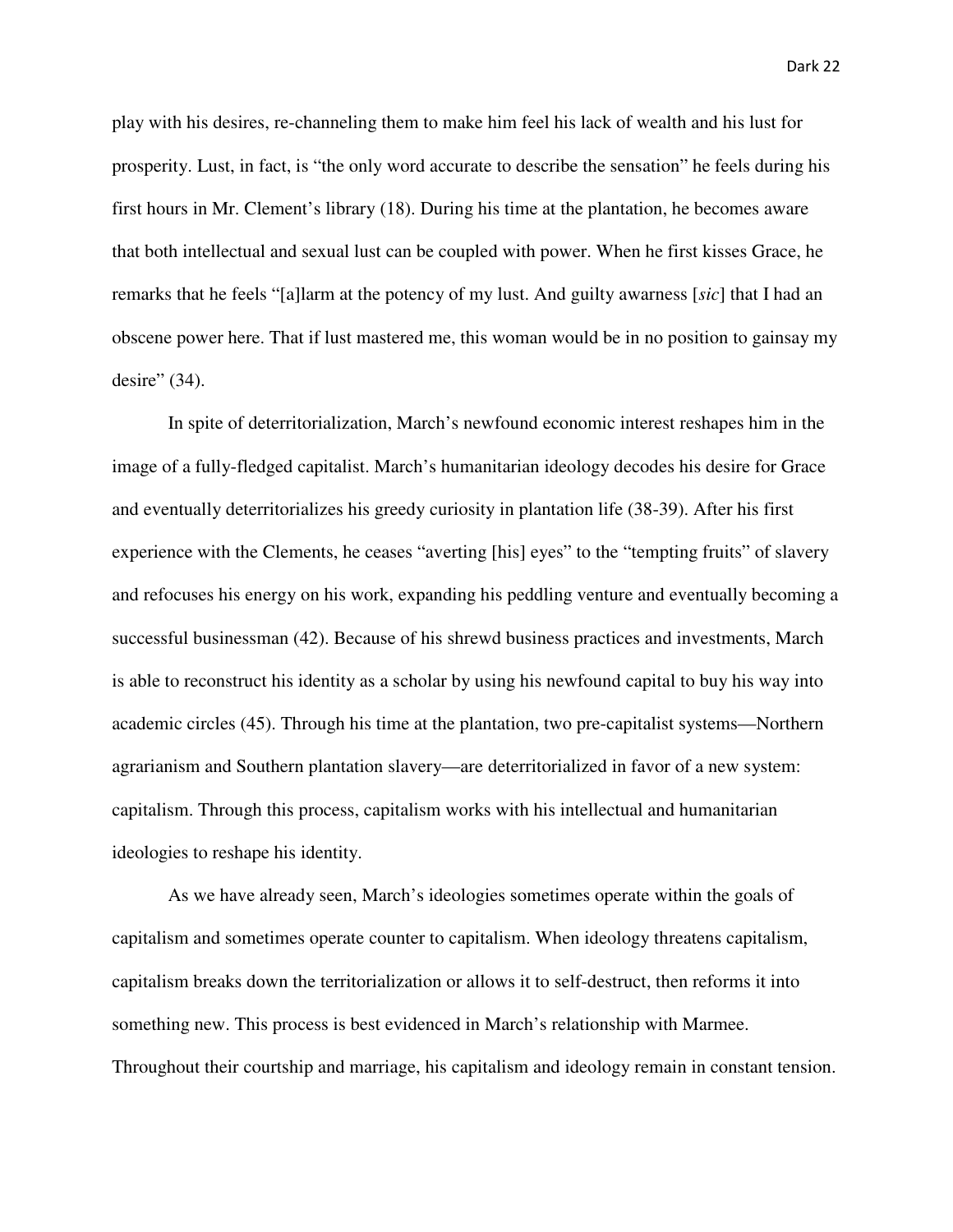When he first falls in love with her, for example, his capitalist instincts immediately try to repress his desire for her. His reaction to his first sight of her is overwhelmingly repressive: he remarks, "Helpless, I offered a silent prayer for self-command…I took care not to glance again in that dangerous direction until…the radiance [was] safely quenched once more beneath the armor of her hat brim" (60). While March is influenced by capitalism, which represses his desires, Marmee longs to freely express her "passion…which beats at the very heart of women's being" (63). March finds Marmee's intemperate anger repulsive, since he has accepted the capitalist territorializations that dictate socially acceptable behavior. Now that he has already succumbed to his desire for her by accepting the fact that he loves her, his capitalism motivates him to deterritorialize her anger in order to recode her identity into that of a loving, submissive wife. He notes, "I could not conceive her insensible of her fault, nor of the need to conquer it," and he supposes, "a husband's gentle guidance could assist her in the battle against such a dangerous bosom enemy" (86). As a result, March's desire for Marmee deconstructs his capitalism, but his capitalism reterritorializes by encouraging him to repress her antisocial wrath.

Although March's capitalism re-channels his identity into that of a repressive patriarch, Marmee deterritorializes this identity and encourages the growth of his humanitarian ideology at the expense of his capitalism. True to his capitalist instincts, March comes to view Marmee as an object he can possess through the exchange of money. Throughout the early years of their marriage, he tries to buy her affection. First, he spends large sums to purchase a household that will both "provide Marmee with complete liberty of mind" and "build beauty into our daily life" (113-114). He also uses his funds to build a secret room so the couple could harbor fugitive slaves on the Underground Railroad—encouraging their mutual ideology of abolition (114-115). However, his attempts possess her by repressing her temper, "to teach her something about her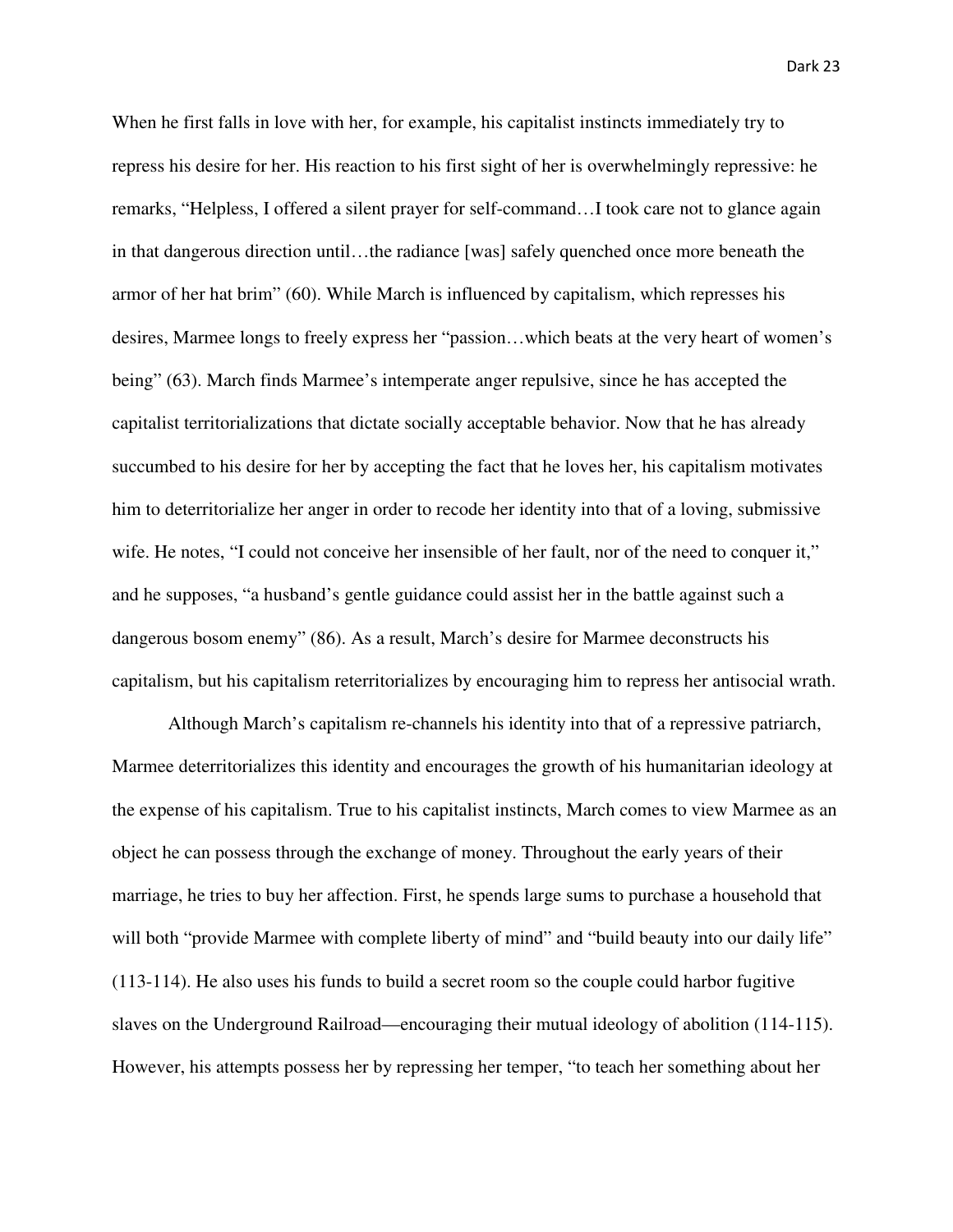new place" as a wife and mother, often fail. Although his capitalism tries to commodify Marmee, she often proves stronger. Their first night together, when he possesses her "only to find that, suddenly, it was *she* who held [him]," foreshadows her role in their relationship (88). Therefore, although March attempts to control Marmee, it is she who truly runs the family. She comments later, "[W]here he might retire to his study and be wafted off on some contemplation of the Oversoul, it was I who felt harassed at every hour by our indebtedness and demeaned by begging credit here and there; I who had to go hungry so that he and the girls might eat" (222). Accordingly, while his capitalism reterritorialize his identity into that of a controlling patriarch of the nuclear family, Marmee deterritorializes his identity by functioning as the provider and the sacrificial head of the family.

 Eventually, Marmee's strength leads to the further deterritorialization of March's capitalism. After a particularly troubling conflict, March and Marmee attend a lecture given by John Brown, and March sees that "Brown ignited…the lawless, gypsy elements of [Marmee's] nature" (121). He admits, "I felt myself that moment like a child in want of her approval. I realized then that I *was* jealous. She saw Brown as a heroic figure; I wanted her to see *me* that way" (122). Rather than attempt to repress her passion, March attempts to repurchase her esteem by funding Brown's abolitionist ventures. Both March's desire for Marmee and his abolitionist ideology play a role in his unwise investment; he notes, "if Brown had in some way seduced her, then he had seduced me, also" (125). Therefore, both motivations are responsible for deterritorializing March's capitalism by leading to his bankruptcy. March's failed investments do not lead to total deterritorialization, because his capitalism recodes his ideology by reaffirming his identity as an abolitionist. Essentially, his capitalist instincts attempt to avenge his lost wealth by trying to destroy the pre-capitalist system of slavery that hinders the spread of Northern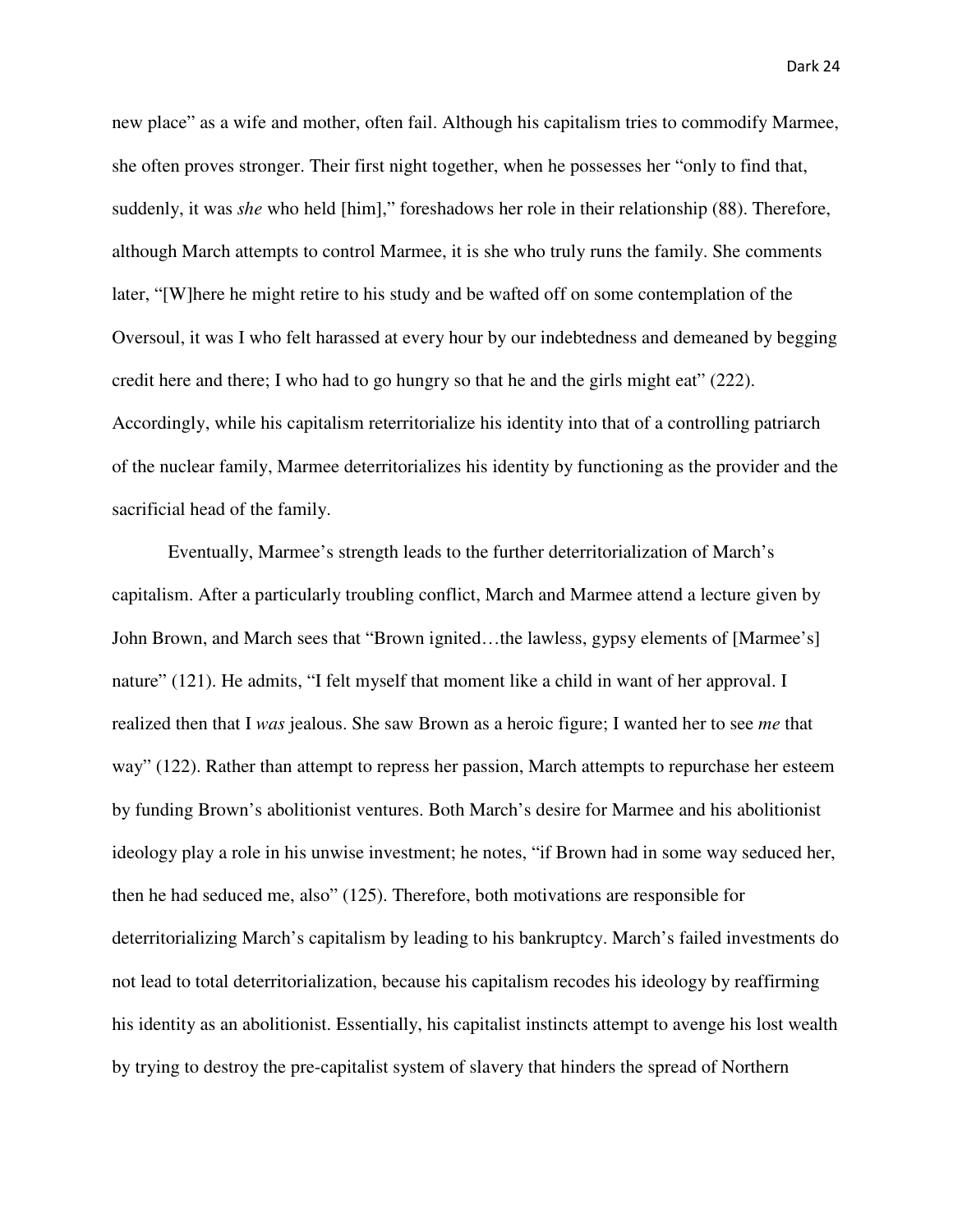capitalism. Perhaps he hopes unconsciously that he can regain his lost wealth in the context of the economy. Although March's ideology is his primary reason for joining the Union Army, his capitalism, while weakened by bankruptcy, remains an unconscious motivation.

 While March follows the capitalist process of deterritorialization and reterritorialization that represses his desires and shapes his identity, the women in his life are able to free themselves from this system through Deleuzoguattarian schizophrenia. Marmee, for instance, is a constant force of deterritorialization: a line of flight. In March's early years, she decodes his capitalist ideology, and her influence remains in constant tension with the recoding energy of capitalism. Marmee herself refuses to succumb to the dichotomized identity and rigid cultural norms of capitalist society. She even defies the standards for female beauty. As March comments, her face "was not by any means a face that the conventional world would label beautiful, and certainly the word pretty had no part in it; her skin was olive-gold rather than society's preferred pallor, the cheekbones were set rather high and wide, the nose rather long, the chin decided rather than delicate" (60). As her appearance suggests, she defies convention throughout the novel. She rebels against the standard of women's education "that is stultifying, oppressive, crippling rather than enhancing to our moral integrity and intellectual growth" (62). As a married woman, she also resists her husband's attempts to subdue her into a submissive, culturally acceptable wife. At one point in their marriage, she rails:

> You stifle me! You crush me! You preach emancipation, and yet you enslave me, in the most fundamental way…You call our girls your 'little women'; well, I am your belittled woman, and I am tired of it. Tired of suppressing my true feelings, tired of schooling my heart to order, as if I were some errant pupil and you the schoolmaster. I will not be degraded in this way. (130-131)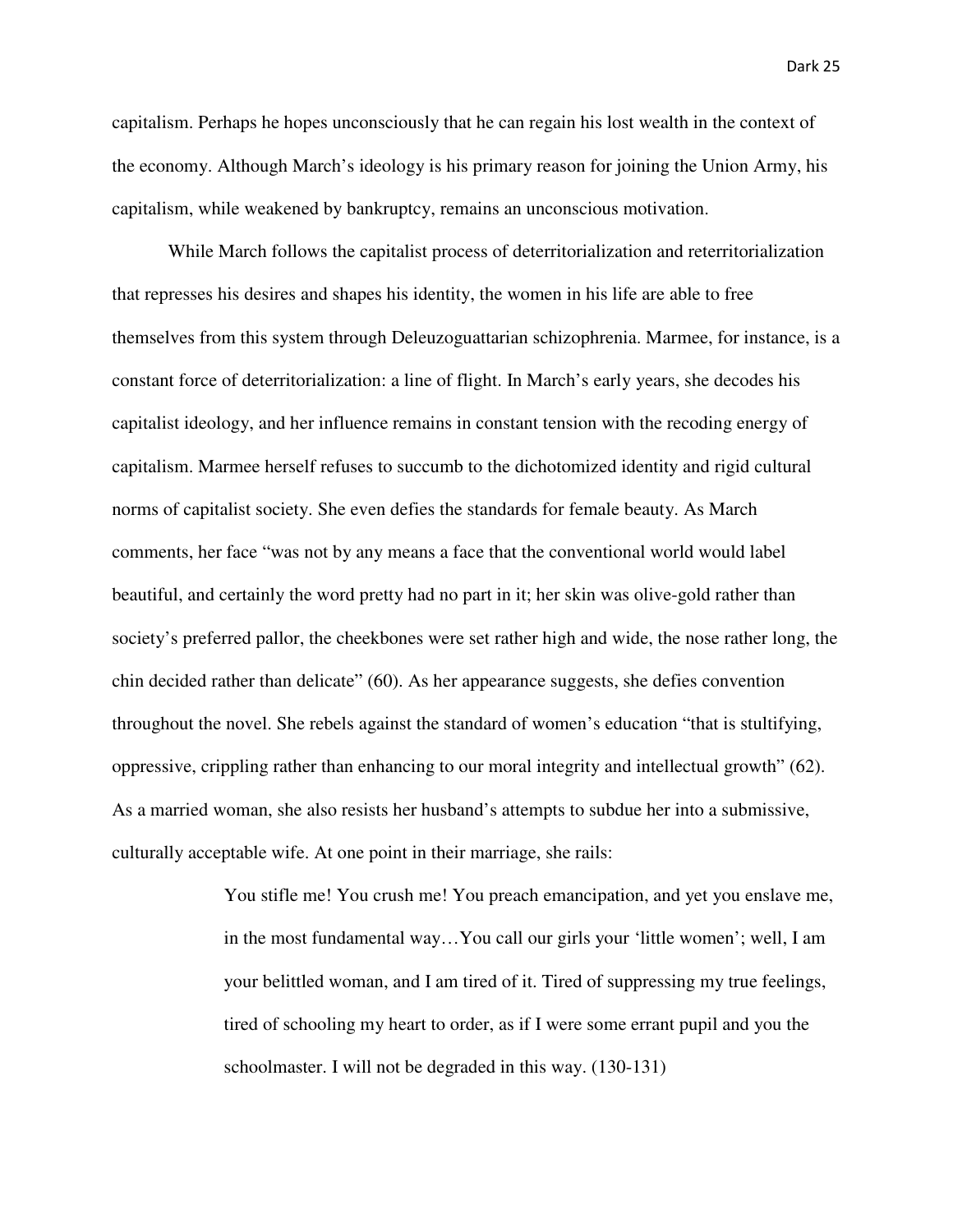After this speech, she resorts to a harmful line of flight—physical violence—to enforce her argument. Still, her readiness to embrace the negative side of the binary identity demonstrates that she pursues lines of flight in order to escape from the repression of capitalist social structures. Just as Deleuze and Guattari suggests, she identifies herself with negative terminology, calling herself "an opinionated termagant," "a Harpy and a Helen" (64, 87). Whereas women were expected to be calm, submissive, and pure, Marmee embraces the culturally stigmatized characteristics of defiance and passion in order to escape from capitalist territorializations. Although March belittles Marmee for her lack of restraint, she is a stronger person than he is, because she actively resists capitalism's constant reterritorializations.

 While Marmee pursues lines of flight, Grace has already achieved the fluid identity of schizophrenia that Deleuze and Guattari endorse. Grace's appearance and lifestyle defy categorization. The most noticeable aspect of Grace is her voice, which Marmee describes as "Southern, but as educated as an aristocrat" (216). This illustrates the fact that, although Grace was born a slave, she has been raised to live differently than most slaves. Born before Virginia law condemned the education of slave children, she has been well-educated by the Clements to provide her mistress with companionship (29). As a result, her place in the Clement household is neither that of a subservient slave nor that of a free member of the house. Grace's dual identity continues after she wins her freedom and begins working at a Union hospital in Washington, D.C. She does not live with the white nurses or the black laundresses, choosing to find her own place by living with a surgeon's wife, whom she knows on a first name basis (236). Grace both embraces and rejects the black/white binary; she is a literal and figurative mulatto. Just as she defies racial and cultural expectations, she also rejects March's attempts to define her identity in terms that are convenient to his abolitionist ideology. Whereas March expects all slaves to long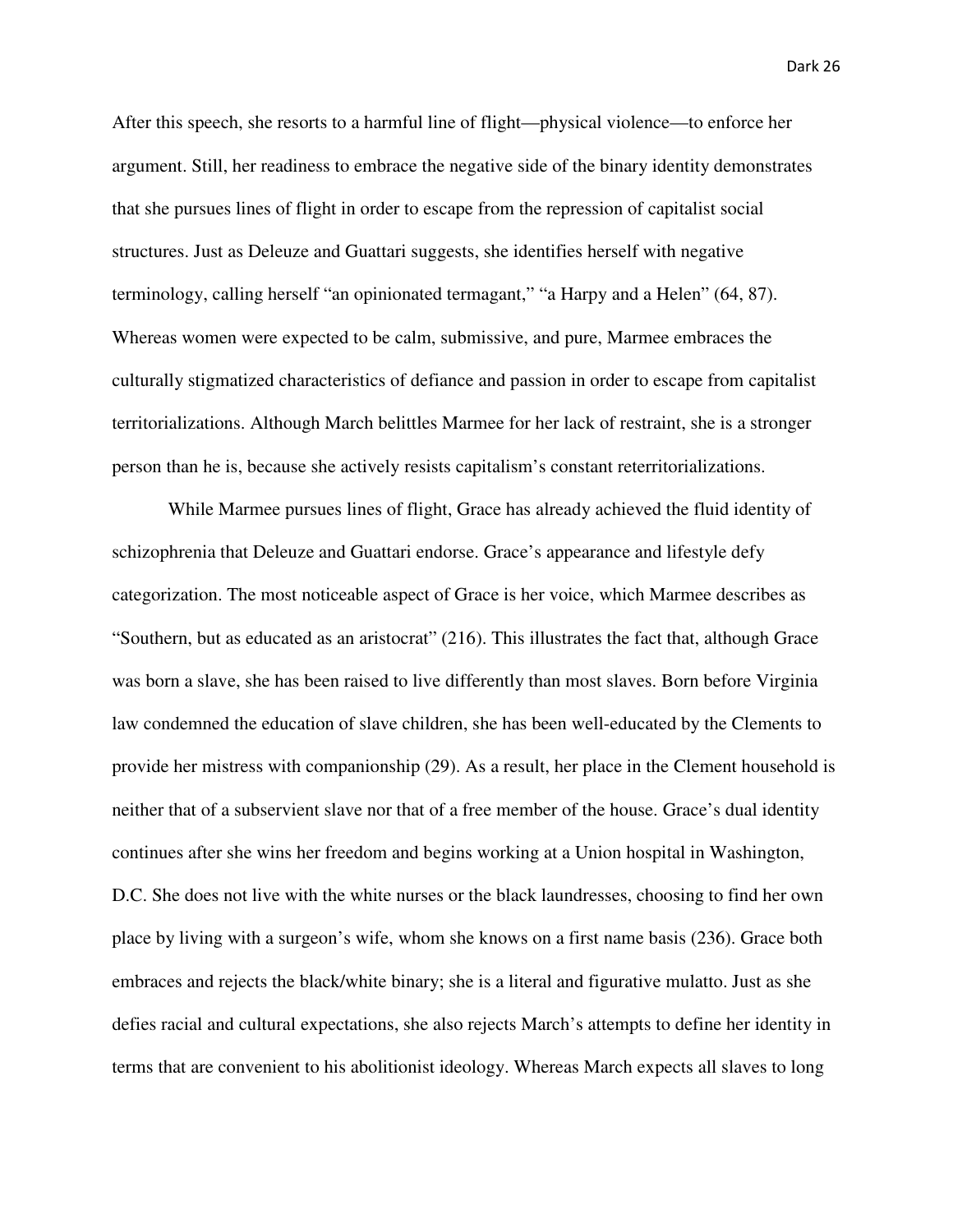for freedom, she chooses to stay at the Clements' plantation (55). Through defying March's idea of the oppressed slave who is willing to cut all family ties to escape slavery, she shows March that she will gain her freedom on her own terms and that "[a] free people must learn to manage its own destiny" (268). Consequently, Grace advocates a fluid identity apart from the repression of binary territorializations, and she offers March a model for how to function as a schizophrenic.

 In order to reach a state of fluid identity, however, March must undergo constant deterritorialization while resisting reterritorialization. The events of the Civil War function as a continually deterritorializing force that deconstructs March's identity as the novel progresses. First, the war decodes March's ideology of war as a glorified cause. When he first joins the Union army, he sees the war as God-ordained opportunity to promote freedom and equality (182). However, his experiences reveal the brutality of war. His trust in the Union cause is shaken when he sees his own men molesting Southern women, and when he learns that "there're about as many genuine abolitionists in Lincoln's army as there are in Jeff Davis's" (68, 70). March begins to lose faith in the war when he discovers that not all Northerners share his religious and humanitarian ideology. In addition, he begins to doubt the strength of his own ideologies when he commits his own wartime sins. He feels responsible for Silas Stone's death throughout the novel, because he thinks that he should have been able to rescue the boy from drowning (7). He also regrets his illicit passion for Grace when he returns to the Clements' plantation. His actions shake his faith in his own moral character, as "it was a grave transgression to have entertained those longings, and to have acted upon them even so far as I did," even though "at that moment I believed that the most moral act I could perform would be the one that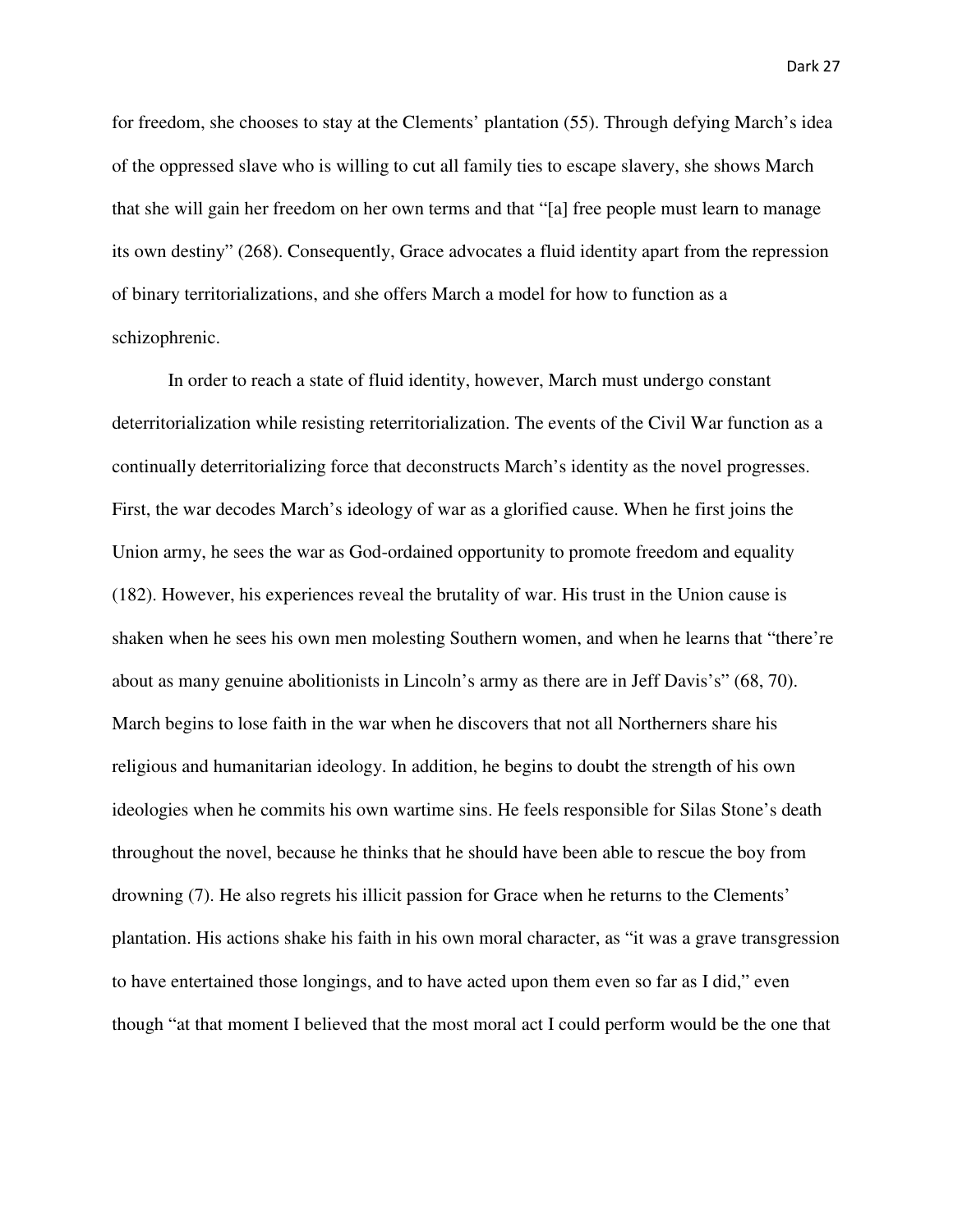would unite us, completely" (73, 56). Consequently, March's actions begin to deterritorialize his ideology as he loses faith in his ability to act on his sense of morality.

 If his choices during the war deconstruct his humanitarian ideology, his time at Oak Landing deconstructs his capitalist ideology. Ethan Canning's role at Oak Landing is essentially that of an early sharecropper. In theory, the idea of sharecropping should appease March's capitalism. As "a transitional form between feudalism and capitalism," sharecropping would seem like an appropriate reterritorialization of slavery (Mann 415). However, as March discovers, the conditions at Oak Landing promise nothing but misery for both the landowner and the workers within the sharecropping system. The plantation is understaffed, and working conditions are extremely hostile. Distrust builds between Canning and the workers, as they shirk their duties and he punishes them severely for minor offences. March immediately sides with the workers, arguing, "Why shouldn't they prefer to work a crop that can sustain them, when they have seen no evidence that a penny profit from the inedible one will flow back into their hands?" (Brooks, *March* 135). However, he comes to see that while Canning is "a hard and ungenerous man, he [is], at heart, a fair-minded one" (152). The problem at Oak Landing, then, lies not in the workers nor in Canning, but in the sharecropping system itself. March sees that, because of this system, the workers labor even harder than they did during the days of slavery, and that the landowner receives very little profit. As a result, his observations at Oak Landing deterritorialize his capitalist ideology as he sees that the semi-capitalist system of sharecropping harms freed slaves rather than helping them achieve equality. This experience decodes March's capitalism and shakes his territorialized identity.

 Instead of reconstructing his capitalist instincts, March begins to free his ideals from capitalist ideology by interacting openly and honestly with the workers, without fear of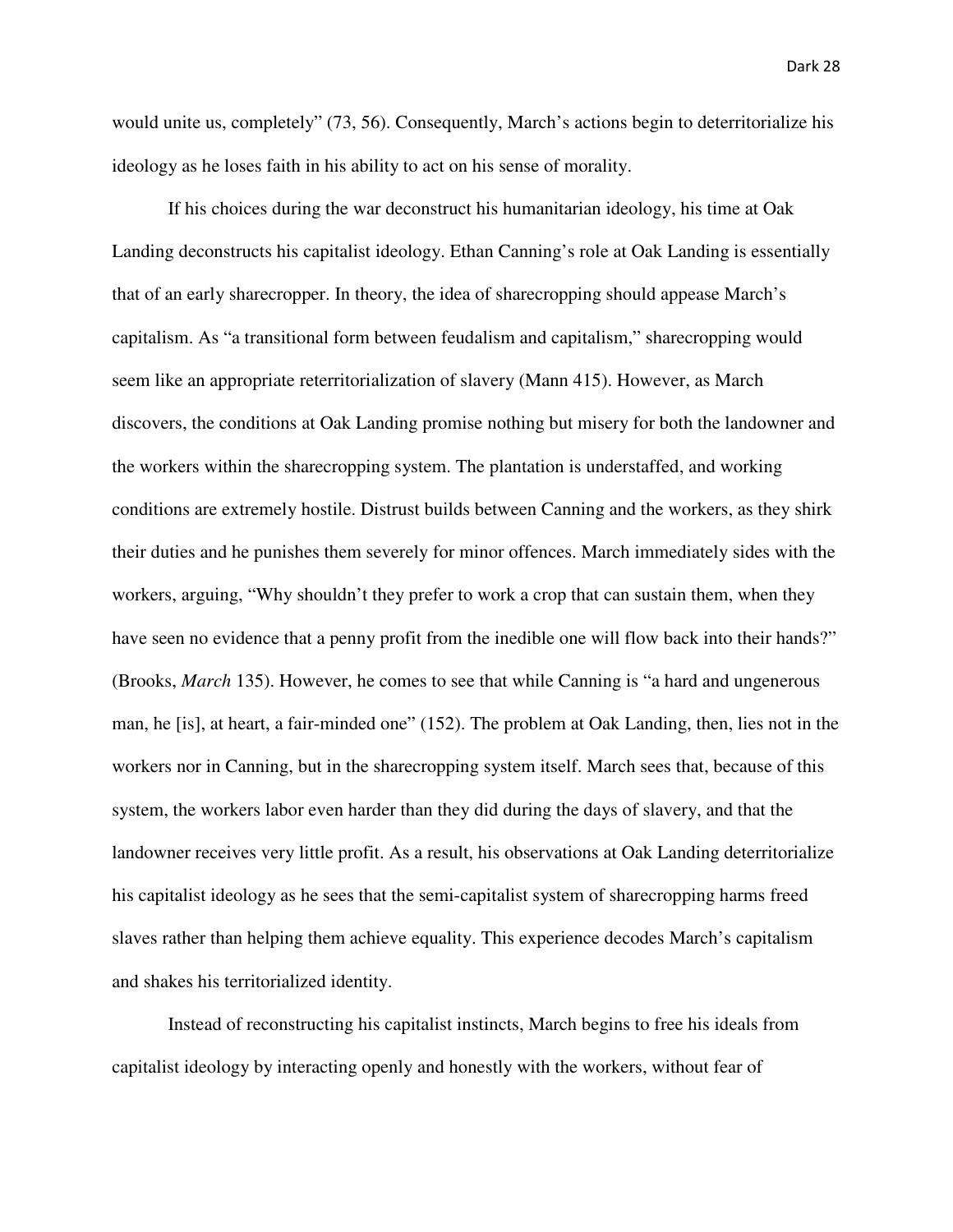transcending territorialized boundaries. He begins to show kindness to the people around him without expecting any return and without trying to define their identities in relation to his own. His first success in this area occurs when he rescues Jimse and earns the respect of the baby's young mother, Zannah (140). After this incident, he begins to appreciate his pupils for "their eagerness and their high spirits, even if it would take some time to effect the kind of order [he] desired for learning" (141). In addition, while Canning, still fully motivated by his Northern capitalism, protests that "[t]hese people must learn that as they are paid, so, too, must they pay in turn to satisfy their wants," March fulfills his ideals by freely giving to people in need without expecting payment (149). In return, however, the workers respond in good faith by respecting March and Canning, and they "set to their tasks with a new willingness" (151). This new spirit of generosity, vastly different from March's capitalist ideology and his patronizing humanitarianism, builds a community where individuals are respected, not commodified or forced into a particular identity. For March, teaching at Oak Landing is a cathartic experience that deterritorializes his capitalist identity and reminds him of the person he used to be. As he comments, "This was the school I had yearned for as a young wanderer…I had found the work I was born to do" (141, 144). Living in this way not only deconstructs March's ideology, it also frees his ideals to function apart from restrictive territorializations. Without the restraint of capitalist repression, he can now operate according to his ideals—or, as Deleuze and Guattari would say—his desire.

 As a result of his experiences during the war and at Oak Landing, March's capitalist identity has been deterritorialized, and he must learn to live with a fluid identity. He has grown disillusioned with his ideology and with himself, especially after the slaughter of his pupils and Canning at Oak Landing. When he returns home, he describes himself not as the "person of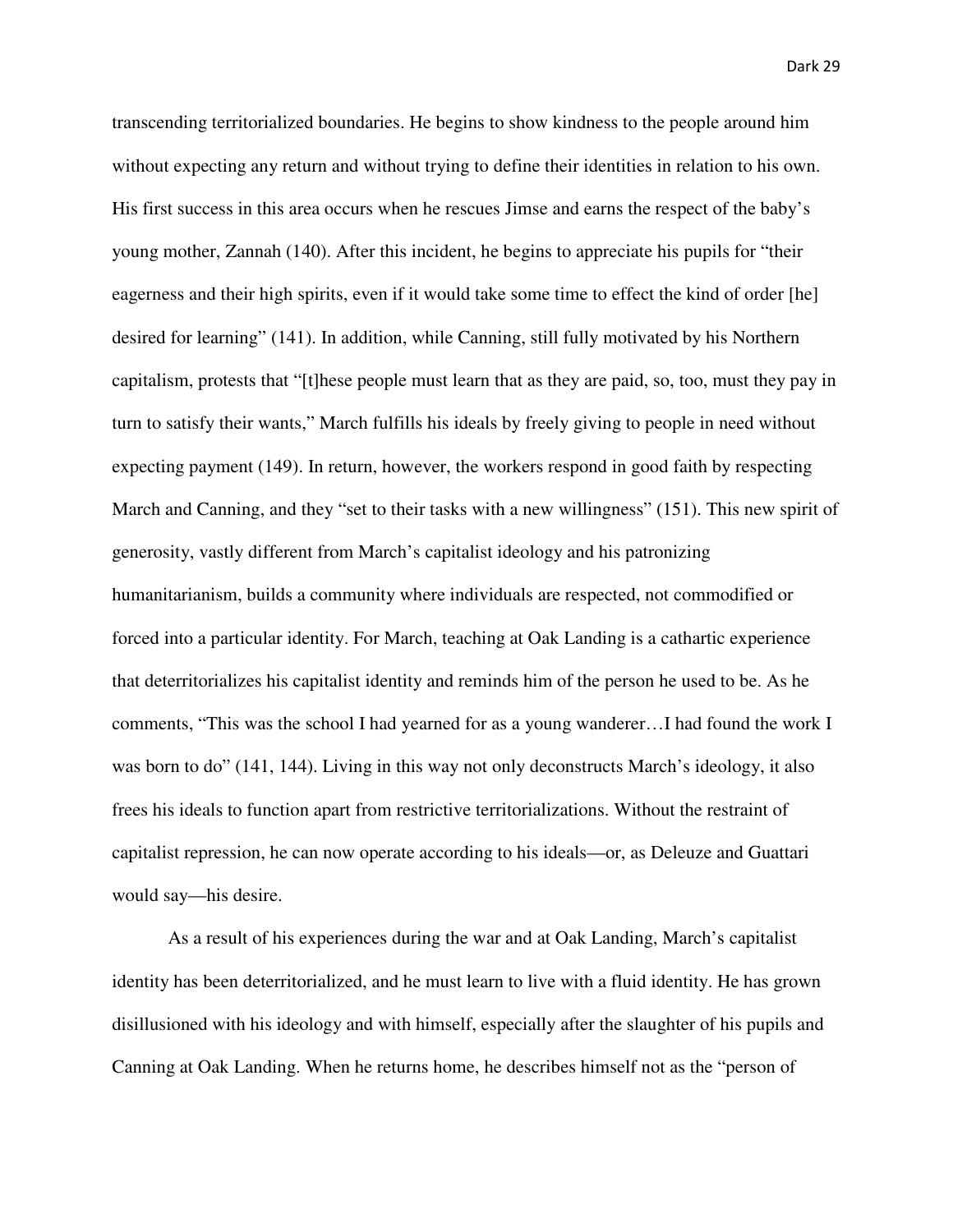moral certainty, and some measure of wisdom, whom many called courageous," but as "a fool, a coward, uncertain of everything" (270). The deterritorialization of his ideology has led to a loss of moral certainty, as he can no longer identify who he is and what he believes. His saddleback fever, which appears after his complete transcending of boundaries by dancing with the workers after the cotton harvest, symbolizes this new identity. This identity is fluid and does not need to align itself with the binaries of master/slave or liberator/liberated. Like the fever, fluid identity is chronic: it will stay with March as he re-learns how to live within a capitalist society without succumbing to repressive binaries. More immediately, March will have to learn how to deal with the violence and murder that he has witnessed at Oak Landing. He will have to overcome the idea that he is "somehow at fault in all the ill things that have happened" (266). First, he needs to overcome the unproductive guilt that capitalist territorializations enforce upon him, as Grace suggests (268). Second, he needs to embrace his new, fluid identity to build a new life for himself. As Grace tells Marmee, "Speak to him of [his daughters], remind him of their needs, his duty…he is a good, kind man. But I don't think he sees himself that way anymore. It will fall to you to convince him of it, if you want him to live" (246). March's new identity is simply that of "a good, kind man," not that of an abolitionist, a liberator, a businessman, or a capitalist. It is only through embracing this identity, freed from restrictive territorializations, that March can survive.

 In summary, Deleuze and Guattari's theory of schizoanalysis accurately explains what happens to March during the course of the novel. March is inherently an idealist, and his ideals can be defined in terms of Deleuzoguattarian desire; they form a productive force that can be positive or negative. As a young man, March becomes a successful businessman, and his capitalism re-channels his ideals into ideologies that benefit his capitalist motivations.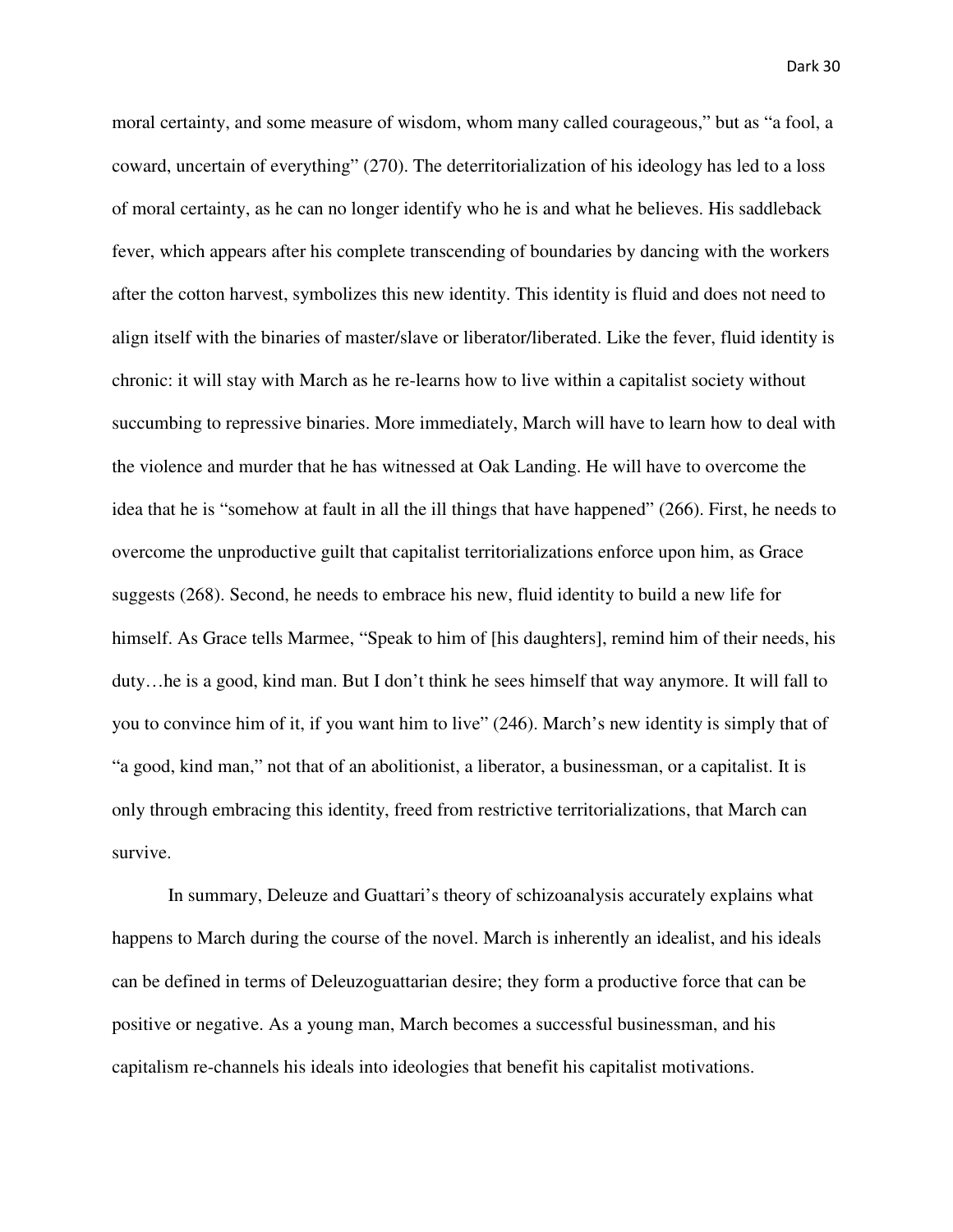Throughout his life, his ideologies are deterritorialized and reterritorialized in order to reinforce capitalism's control over him. When he enters the Civil War, his experiences constantly deconstruct his ideologies, leaving no room for capitalist reterritorialization. In the end, he still retains his ideals, but he has lost his moral certainty and his capitalist identity. Essentially, he has achieved a state of schizophrenia, a fluid identity that transcends the binaries of territorializations. While it is one thing to recognize how schizoanalysis plays out in the novel, it is another to decipher whether March's schizophrenia will actually help him overcome his uncertainty. In light of this theory, the schizoanalyst will need to account for whether or not the novel ends hopefully for March.

 In many ways, the novel seems optimistic because of March's fluid identity and the changes in his family. Schizophrenia exhibits itself in the individual's resistance to territorialized identities, but it can also occur within the family. Since the Oedipal family is a symbolic construct of capitalist psychology, this structure must also undergo deterritorialization. A constant process of decoding should "eliminate the nuclear family… resituate the family triangle (Mommy-Daddy-kids) in a broader network of social relations reaching well beyond kin" (Holland 36). Toward the end of *March*, the nuclear family structure changes, providing hope that both March and his family will learn how to function in healthy ways. March as the patriarch is removed from the family due to the war, leaving his wife and daughters to fend for themselves at home. As a result of her husband's absence and illness, Marmee achieves her own leadership role in the household. In addition, although *Little Women* documents the domestic failures and frustrations of Meg, Jo, Beth, and Amy while their mother is away, *March* purposely neglects to mention their difficulties. Instead, their father praises them for their newfound emotional maturity (272-273). During March's time apart from the family, then, the March women have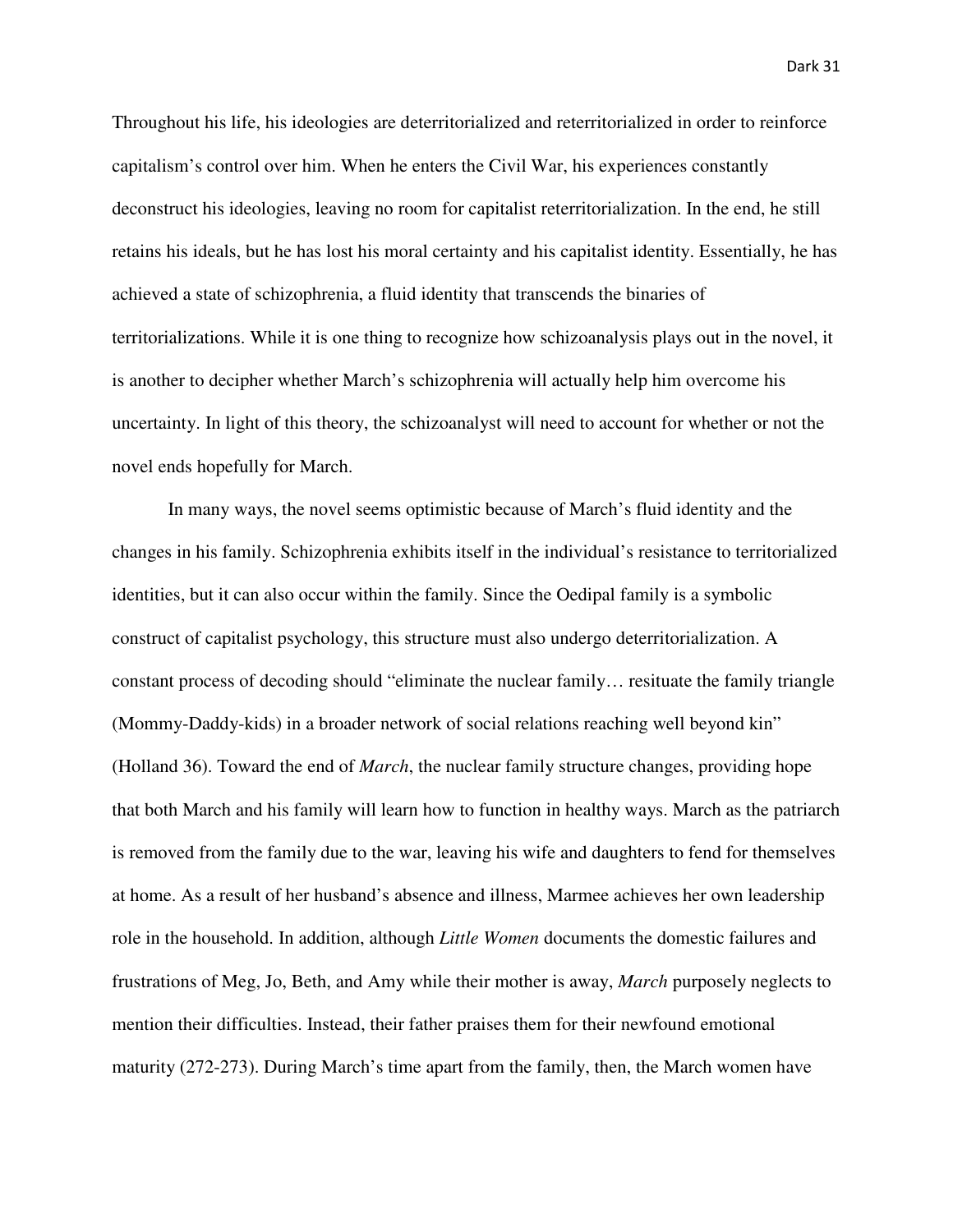developed independently from their patriarch. This fragmentation of the nuclear family has benefited them by helping them achieve subjectivity outside the nuclear family. Moreover, Holland's suggestion that the an-Oedipal family include "a broader network of social relations" is taken into account, as the March family circle expands to include John Brooke and Laurie at March's homecoming (36). This fragmentation and expansion indicates hope for the March family as a whole and, by extension, for March himself.

 The greatest hope for March, however, is Marmee. As the new leader of the family, Marmee remains "serene in the center of the maelstrom," a potential source of fluid stability (271). Her optimism provides March with the stability he needs, even though both of them have experienced unsettling deterritorialization. He comments that "[s]he would have me back in the boat, she would keep this craft, our family, afloat, together, no matter how damaged my state, or her own, no matter how uncertain the seas. In spite of uncertainty, Marmee looks beyond March's capitalist identity to see who he really is—an "inconstant, ruined dreamer" (259). Because she sees his ideals rather than just his ideology, she reminds him that, even though the war has deconstructed his identity, he can reclaim his subjectivity by remaining true to his ideals. She tells him, "To believe, to act, and to have events confound you—I grant you, that is hard to bear. But to believe, and not to act, or to act in a way that every fiber of your soul held was wrong—how can you not see? That is what would have been reprehensible" (258-259). As a result, she reminds him that ideals remain in the face of deterritorialization, and that these ideals—his desire—truly define who he is. If he can act according to his ideals, without allowing capitalism to repress them, and without pursuing destructive lines of flight, he can survive.

 On the other hand, the novel's closing chapter is open-ended, and Brooks leaves the reader feeling uncertain whether March will actually survive. When March returns home, he has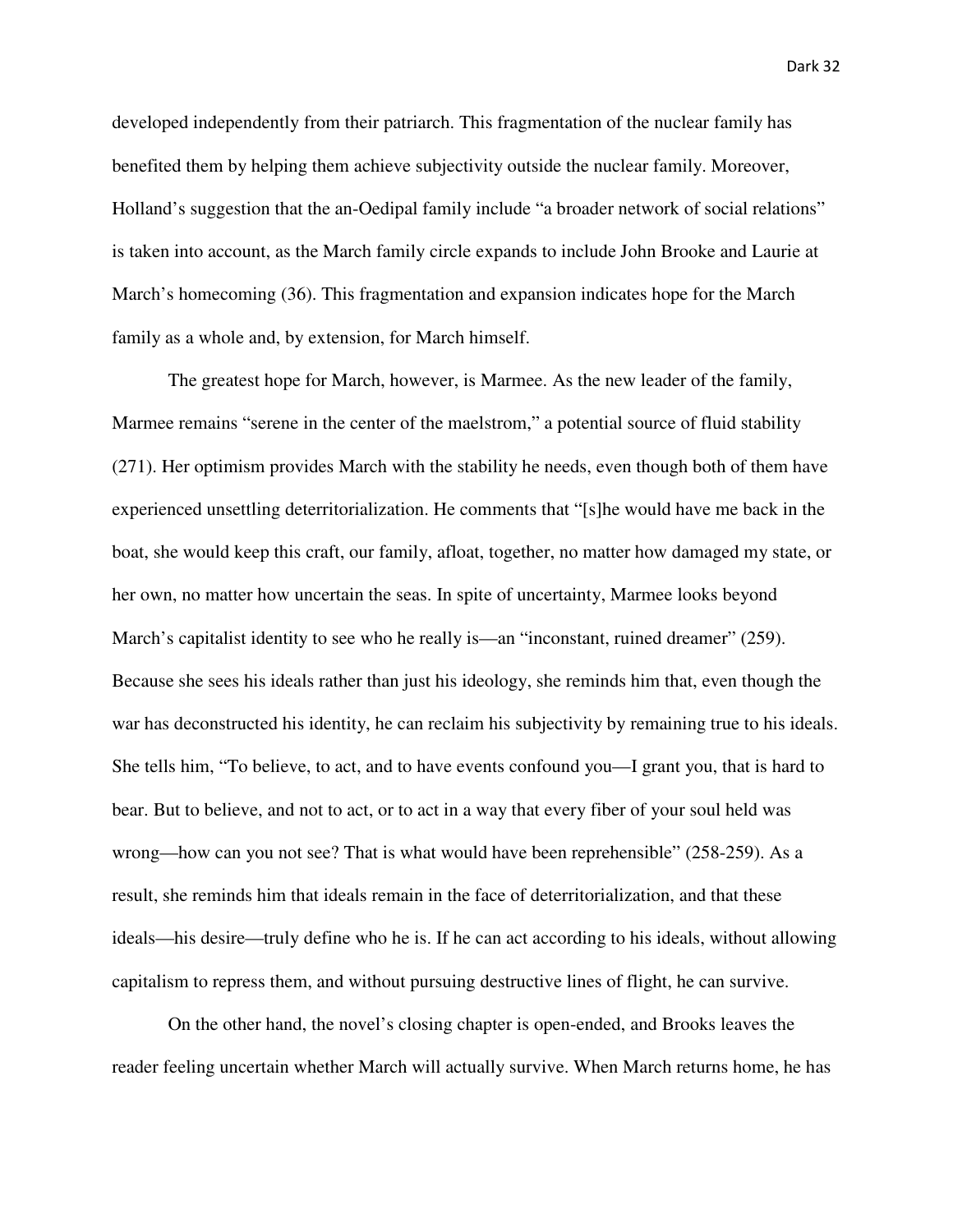not yet learned how to live in a state of schizophrenia. He is confused and unconvinced that he can live in the real world anymore. As he admits, "I would do my best to live in the quick world, but the ghosts of the dead would be ever at hand" (273). This in-betweenness, this schizophrenia, is what Deleuze and Guattari advocate, but March seems to doubt whether he can actually live between the worlds of the quick and the dead. In addition, he is confused about some of the changes in his family, and he is unsure of what is role will be in the new family dynamic. He reacts with uncertainty toward the presence of new family members, feeling cynical about Laurie's boyish excitement and emotionally disconnected from John Brooke's relationship with Meg (270-271). Despite all these alterations, however, his greatest concern is that his family will not accept him now that he has changed so much. Although he is quick to praise his daughters, no one thinks "to ask their father how a year at war had changed *him*" (273). Accordingly, while March is provided with the support he needs to endure schizophrenia, Brooks does not guarantee that he will survive. Implicit in the text is the fear that March will choose to cope with his instability by pursuing negative lines of flight, such as total alienation from his family or even suicide. March's uncertain future is illustrated in the closing lines of the novel. Marmee lights a lamp "in the gathering darkness," and "[f]or an instant, everything [is] bathed in radiance" (273). However, the radiance Marmee provides seems temporary, and the language of this last sentence suggests that the light may not last long before March is plunged in darkness again.

 In the end, schizoanalysis accurately accounts for the character of March. Capitalism distorts and represses March's ideals or desire, and the experiences of the war work to deconstruct his identity. This leads to moral uncertainty and fluid identity—schizophrenia. While deterritorialization frees March's ideals, he must learn how to function apart from the binary territorializations that have previously defined him. His new, fluid identity causes him to feel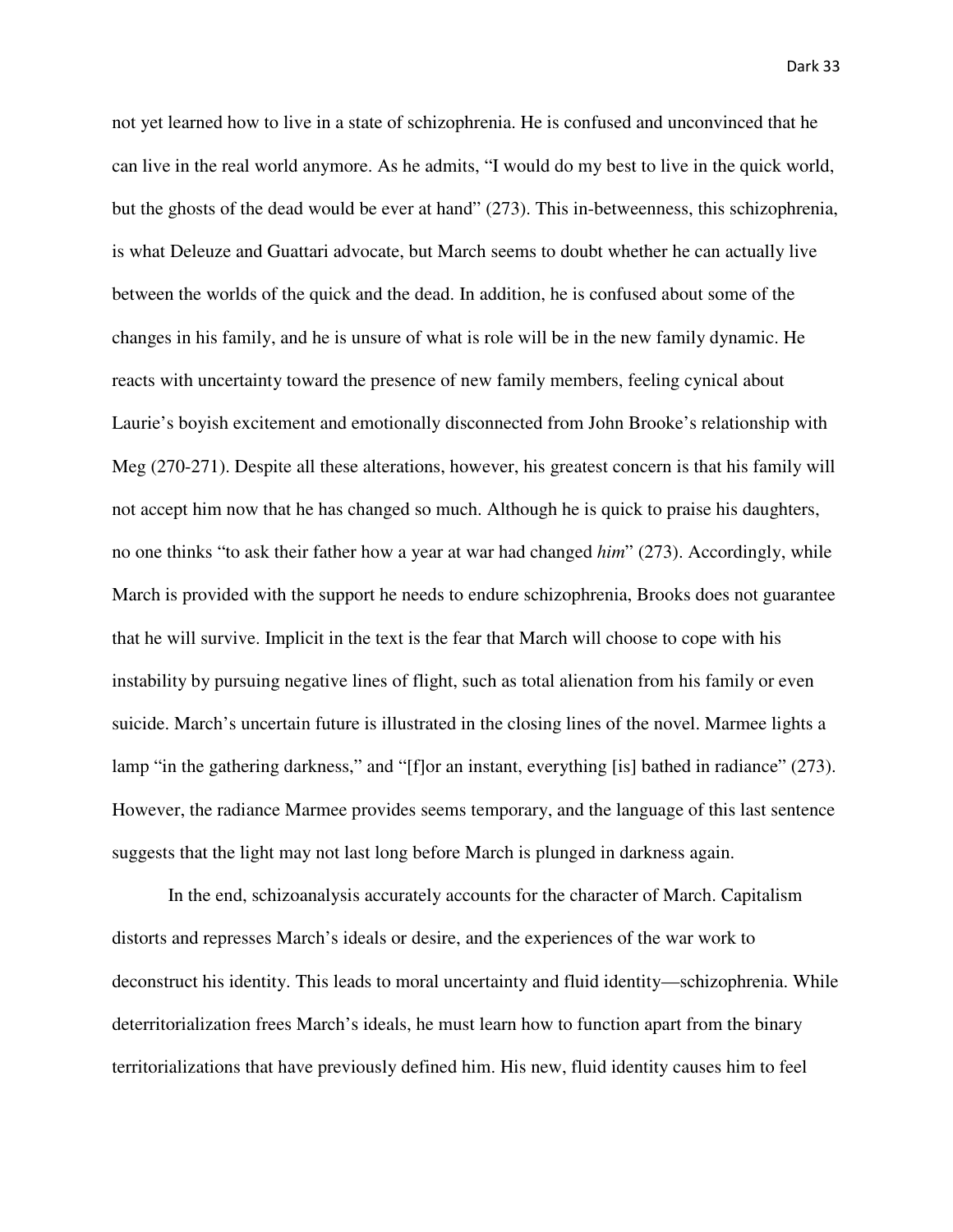uncertain about his identity and his role in the family. Although Marmee will support him as he learns how to cope with constant deterritorialization, Brooks does not provide concrete hope that March will actually heal. While she admits, "I don't think he can go back [to territorialized identity]. Nor do I think it is necessarily desirable," she does not conclude that March's schizophrenia is entirely desirable, either ("A Conversation with Geraldine Brooks" 5). As a result, while Brooks seems to agree with Deleuze and Guattari's view of schizophrenia as the ultimate end and solution to capitalist repression, she also suggests that constant deterritorialization can either help March or destroy him completely. In order to survive fluid identity, then, March must rely on the support of his family and he must continue to pursue his ideals as "a good, kind man." Through the story of March and his struggles, Brooks offers a line of flight for readers trapped in capitalist territorializations, or for readers who feel unstable due to schizophrenic deterritorializations. Like the fate of the protagonist himself, whether or not *March* will help these readers embrace their own fluid identities remains to be seen.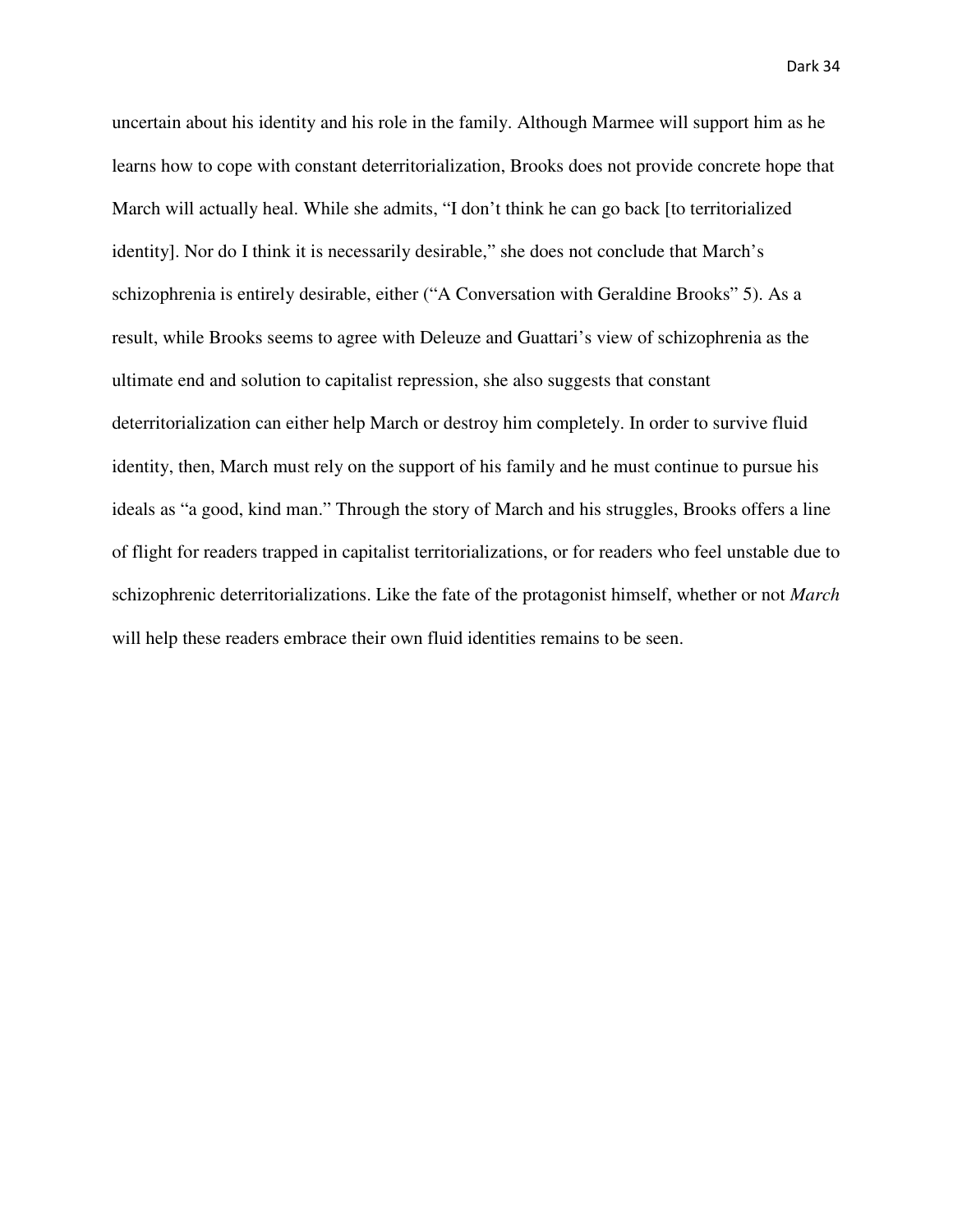## Works Cited

"A Conversation with Geraldine Brooks." *A Penguin Readers Guide to March*. New York: Penguin Books, 2005. 4-7. Print.

Bell, Daniel M. *The Economy of Desire*. Grand Rapids: Baker Academic, 2012. Print.

Brooks, Geraldine. *March*. New York: Penguin Books, 2005. Print.

- Brooks, Geraldine. "Orpheus at the Plough: The Father of 'Little Women.'" *New Yorker* 10 Jan. 2005. Web. 15 November 2013.
- Deleuze, Gilles and Félix Guattari. *Anti-Oedipus: Capitalism and Schizophrenia*. Minneapolis: University of Minnesota Press, 1983. Print.
- Holland, Eugene. "On Some Implications of Schizoanalysis." *Strategies* 15.1 (2002): 27-40. *EBSCO*. Web. 10 Mar. 2014.
- Hubbard, Stacy Carson. "The Understory of "Little Women."' *Michigan Quarterly Review* 45.4 (2006): 722-726. *EBSCO*. Web. 15 November 2013.
- Liscow, Zachary. "Why Fight Secession? Evidence of Economic Motivations from the American Civil War." *Public Choice* (2012): 37-54. *EBSCO*. Web. 21 November 2013.
- Mann, Susan A. "Sharecropping in the Cotton South: A Case of Uneven Development in Agriculture." *Rural Sociology* 49.3 (1984): 412-429. *EBSCO*. Web. 24 November 2013.
- Nimtz, August H. "Marx and Engels on the US Civil War: the 'Materialist Conception of History' in Action." *Historical Materialism* 19.4 (2011): 169-192. *EBSCO*. Web. 22 November 2013.
- Post, Charles. "Social-Property Relations, Class-Conflict and the Origins of the US Civil War: Towards a New Social Interpretation." *Historical Materialism* 19.4 (2011): 129-169. *JSTOR*. Web. 17 November 2013.